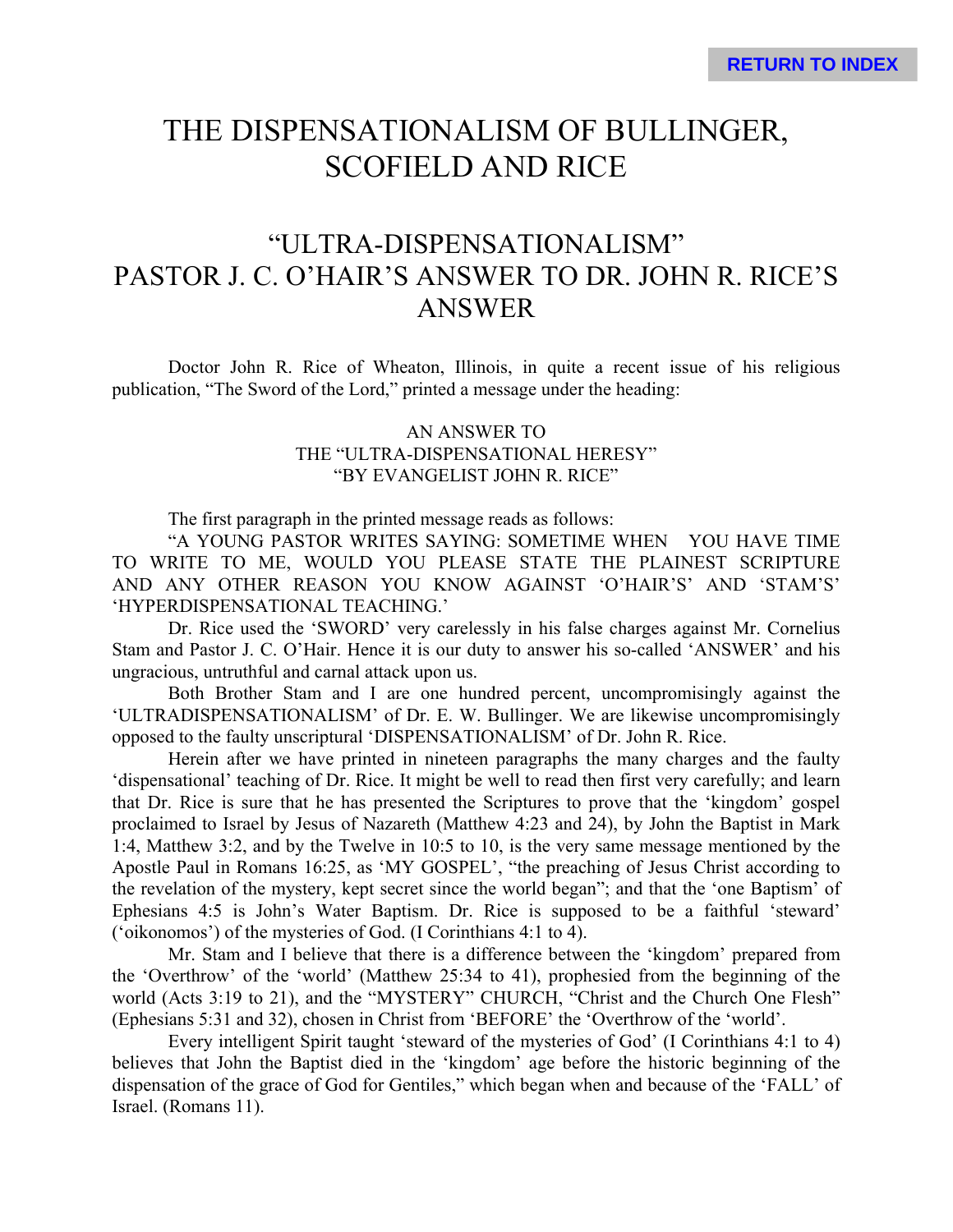We agree with all of the outstanding 'GRACE' Bible-teachers of the past two generations that 'the kingdom of heaven' is not the 'JOINT-BODY' of Christ. (Ephesians 3:6). We agree with these able men of God that 'the kingdom of heaven which was at hand' before the historic beginning of "the dispensation of the grace of God for Gentiles," is not now at hand, but will be at hand after God completes the Body of Christ, and raptures every BODY-member. Christ is now far above, HEAD OF HIS BODY, but as The Son of Man He is to return to this earth in person to redeem and restore Israel and the land of the Jews.

If Dr. Rice had been led by the Holy Spirit, he would have used "The Sword of the Spirit." instead of 'the sword of the flesh'. Instead of falsely accusing Mr. Stam and me of teaching 'a modern heresy,' and the 'hyper-dispensationalism' of Dr. Bullinger, "a modernism or heresy developed 'somewhat' by Bullinger in England, by O'HAIR in Chicago and others . . . generally promoted by men without adequate theological training," "by men 'IGNORANT' of the Bible," he would have prayerfully considered Romans 14:10 and Matthew 18:15; "why dost thou set at nought thy brother?" "Go and tell him his fault between thee and him alone." Then Ephesians 4:25, "wherefore putting away lying, speak every man 'truth' with his neighbor: for 'WE ARE MEMBERS ONE OF ANOTHER.'

Let me say here that Dr. Rice and I came from the same state (Texas) to the Chicago area. He was an ordained Baptist minister. I was an ordained Presbyterian minister. He calls himself a 'Doctor of Divinity,' and as you read the high-points of his printed message, copied below, you will see that he considers himself a 'trained theologian,' not ignorant of the Bible, not teaching heresy but sound doctrine. Doubtless he is willing to confer upon Mr. Stam and me the D. D. degree, "DOGMATIC DISPENSATIONALIST," because we earnestly endeavour to be faithful 'STEWARDS OF THE MYSTERIES OF GOD,' in obedience to I Corinthians 4:1 to 4.

# STEWARDS OF THE STEWARDSHIP

Every minister of Christ, who claims to be a Bible-teacher, should be 'a faithful steward ('oikonomos') of the mysteries of God,' in obedience to I Corinthians 4:1 to 4. For surely at the judgment-seat of Christ, we shall give "an account of thy STEWARDSHIP ('OIKONOMIAS') (Luke 16:2). The Greek word translated 'stewardship' in Luke 16:2 is also translated 'DISPENSATION' in Ephesians 3:1 to 3 and 3:9.

In I Corinthians 9:17 Paul testified, "a 'DISPENSATION' is committed unto me." The Lord did not commit 'a PERIOD OF TIME' or an 'AGE' to Paul. A 'DISPENSATION' is not an 'AGE,' but a 'STEWARDSHIP' or 'ECONOMY' or an 'ADMINISTRATION.' Paul called it in II Timothy 1:12, 'MY PARATHEKE' ('DEPOSIT').

Paul passed it on to Timothy, using the same Greek word in II Timothy 2:2. The 'DEPOSIT' from Christ to Paul to Timothy has been passed on to us, if we are members of the Body of Christ, and 'STEWARDS OF THE MYSTERIES OF GOD.' We have no option in the matter of our obedient responsibility to Ephesians 3:9, "make all see what is the 'DISPENSATION' of the 'MYSTERY'." 'HID IN GOD' from the beginning of the world.

### DR. RICE AND DR. H. A. IRONSIDE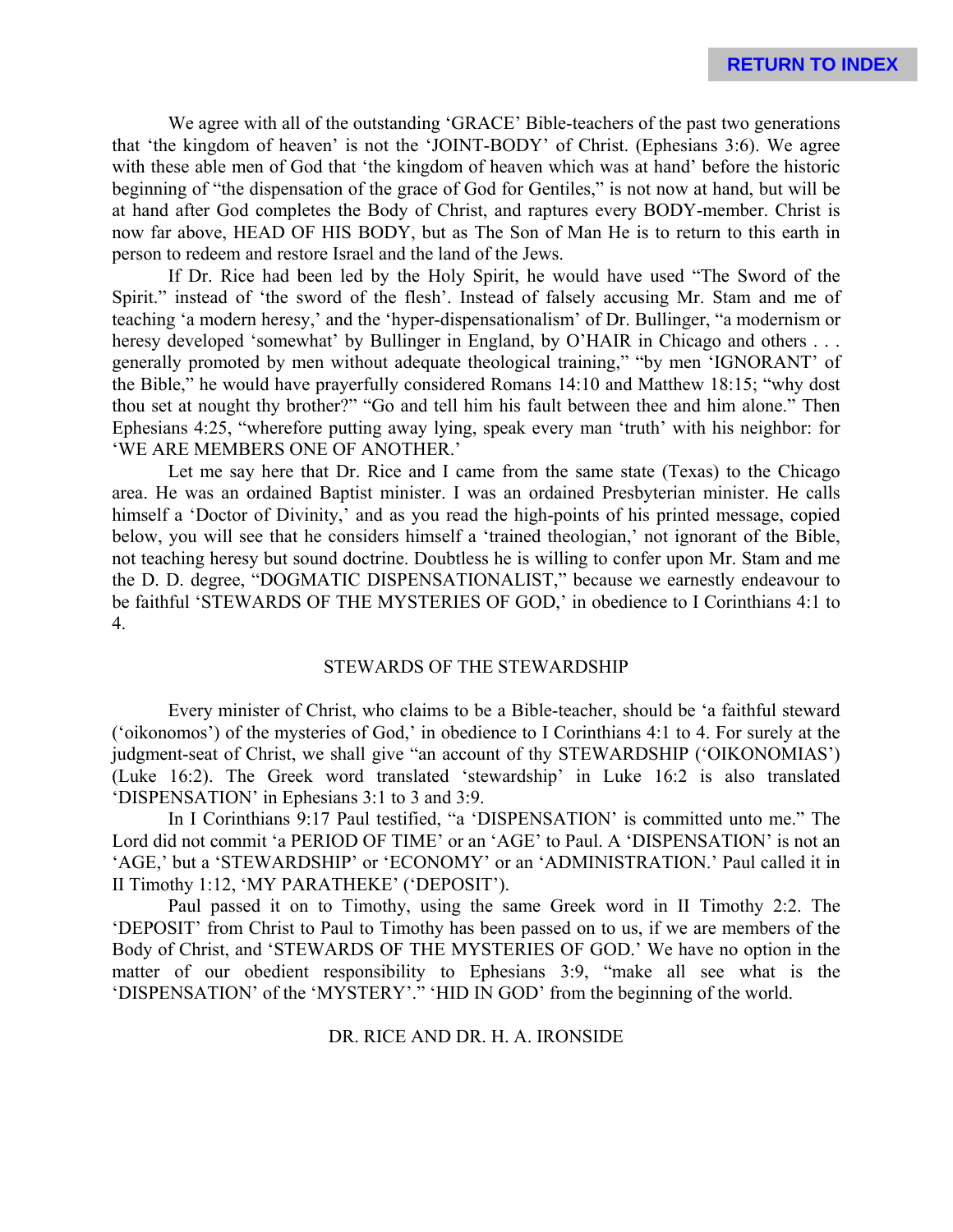Here we quote several statements in the printed, messages of the gifted Bible expositor, rated one of the best. Dr. H. A. Ironside, who has departed to be with Christ. We quote from his "Sailing With Paul," page 44:

"This doctrine of the ONE BODY is never referred to by any other apostle than Paul. He calls it the dispensation of the 'mystery.' which he had especially been entrusted with."

Now from his "Colossians", page 57:

"It was a special revelation, given not to the twelve, but to him (PAUL), as THE APOSTLE OF THE NEW DISPENSATION."

Then his 'Romans', the paragraph explaining the 'revelation of the mystery' of Romans 16:25, as to when this 'MYSTERY' was revealed too Paul by the risen Christ:

"this was not until Israel had been given every opportunity to receive Christ both in 'incarnation' (that is, before Calvary) and in 'resurrection.' When Israel definitely refused Christ, God made known what had been in His heart from eternity."

"Peter never preached the 'MYSTERY OF THE BODY,' so far as the record goes: that was a 'SPECIAL REVELATION' to Paul."

We might or might not agree with some other written comments by him:

"Not a saint in a hundred knows the difference between the two terms". . ."the bulk of professing believers know little or nothing" . . . "unquestionably the onus of blame rests upon the guides, who, professing to be Christ's ministers, are anything but stewards of the mysteries of God" . . . "preachers would not find it so easy to go on confusing the people of God, if there was real exercise of conscience among those who are content to be styled the laity, and who seldom read the Bible for themselves and endeavor to rightly divide the Word of Truth."

## PAUL 'THE APOSTLE OF THE NEW DISPENSATION'

As you read Dr. Rice's 'ANSWER,' keep in mind Dr. Ironside's 'ANSWER' to Dr. Rice's 'DISPENSATIONALISM,' and also several statements by Dr. Ironside, who heartily, radically and uncompromisingly disagreed with Dr. Rice's 'water-baptism' 'dispensationalism.'

We quote again from the pen of Dr. H. A. Ironside, his 'Colossians' and 'Romans':

"That the nations would be brought to His own sway through Israel, is clearly taught; but that He would be doing a special work among them, while the Jew is set aside, was a secret hid in God. To understand it is to enter into the truth for the present dispensation."

"This was not until Israel had been given every opportunity to receive Christ both in incarnation and resurrection. When they definitely refused Him God made known what had been in His heart from eternity."

"It was not hid in the Scriptures to be brought to light eventually; but we are distinctly told it was hid in God until such time as He chose to manifest it."

"THAT A DOCTRINE SO CLEARLY REVEALED IN THE SCRIPTURES COULD HAVE BECOME SO UTTERLY LOST IS ONLY TO BE ACCOUNTED FOR BY THE JUDAIZING OF THE CHURCH, AND THE CONSEQUENT MINDING OF EARTHLY THINGS THAT BECLOUDED THE HEAVENLY ONES."

All of these statements from the mind and pen of Dr. Ironside, whom some called "the archbishop of the fundamentalists."

"CHRIST'S MINISTERS ARE TO BE STEWARDS OF THE MYSTERIES OF GOD, NOT MERELY PREACHERS OF WHAT PEOPLE SO OFTEN CALL THE SIMPLE GOSPEL."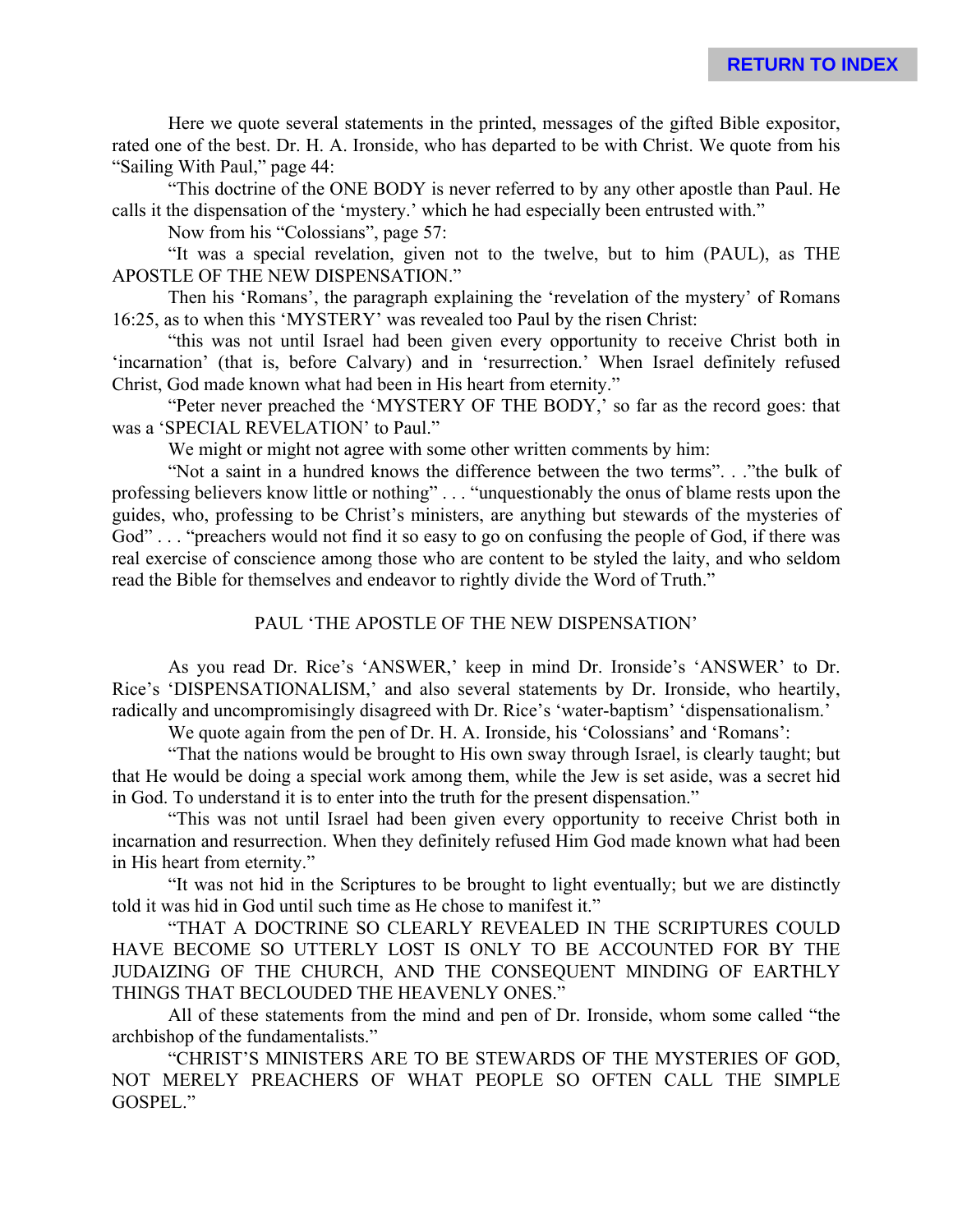"Preachers of Old Testament truths, which they offer in place of New Testament mysteries, would not find it so easy to go on confusing the people of God, if there was real exercise of conscience among those who are content to be styled 'the laity' and who seldom read the Bible for themselves, and endeavor to rightly divide the Word of Truth."

"The Old Testament Scriptures clearly predicted the calling of the Gentiles, but always in subjection to Israel."

"Let the reader not fall into a mistake very commonly made today. The kingdom is not the Church (Body)."

"The mystery, on the other hand, is spiritual and belongs to heaven. A break in God's ways having come in. He now makes known His hidden purpose "

"The mystery formed no part of the revelation of the previous dispensation. Had it been otherwise, Paul could not rightly have written that it was "kept secret since the world began." "He (Paul) learned it not from the former Scriptures, but by direct revelation from the Lord Jesus Christ in glory."

"A truth never before made known. This Old Testament will be searched in vain for it. It is not there, because it was hid in God."

Concerning Ephesians 5:31 and 32 note these words of Dr. Ironside, "The Mysteries of God," page 57:

"THIS IS THE MYSTERY: GLORIOUS; INCONCEIVABLY AND TRANSCENDENTLY GRAND."

Take in these adverbs and adjectives. And there is here no exaggeration. Note these other remarks of Dr. Ironside, in the same book, pages 52, 59 and 60:

"Paul learned it by direct revelation from Christ in glory."

"To understand it is to enter into the truth for the present dispensation."

"That those already saved might be taught what was of such great importance to all who would be, not dwarfs, but fully developed or perfect men in Christ Jesus."

"May we more fully enter into what is so precious to His great heart of love."

"In the Epistle to the Romans the mystery is not developed. We must turn to Ephesians especially for that."

"It is to the Epistles to the Ephesians and Colossians we must turn for the further unfolding of this mystery."

# WATER BAPTISM NOT A CHURCH ORDINANCE

"That it (baptism) is not, properly speaking, a Church ordinance, I also admit and teach, because, unlike the Lord's supper, baptism had a place before the Church began, and will have one after it has been taken to heaven."

# CONCERNING ACTS 2:38

"This power (remission) Peter was exercising when he offered remission of sins to all who submitted, upon repentance, to baptism."

#### DR. RICE—DR. BULLINGER—DR. IRONSIDE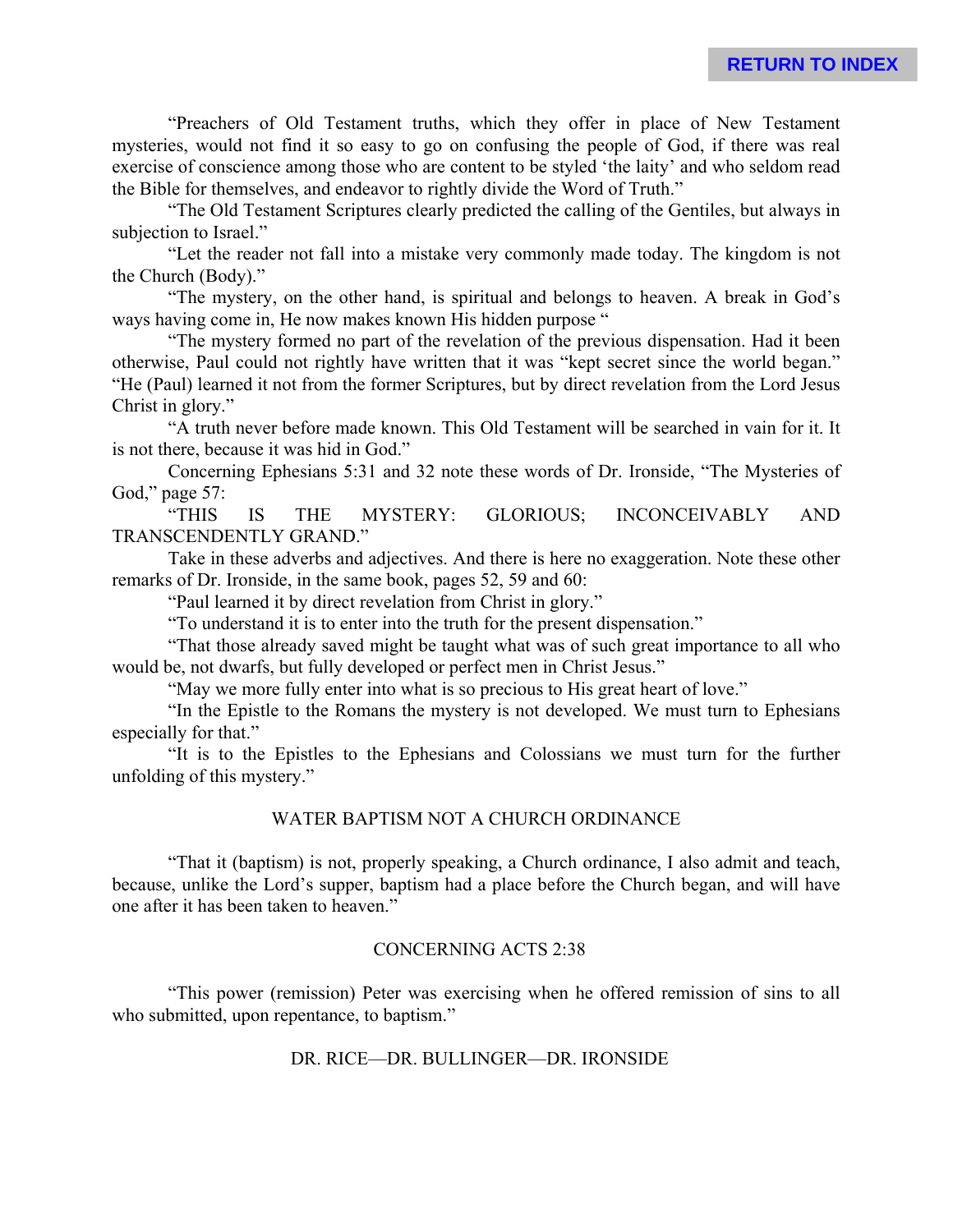Let us here comment that Dr. E. W. Bullinger agreed heartily with all of the foregoing statements in Dr. Ironside's writings. All of these statements of truth are one hundred percent contrary to the teachings of Dr. John R. Rice. Dr. Rice knows better than to call Dr. Ironside an 'ultradispensationalist.' He is too smart for that. Moreover he winks at Dr. Ironside's 'dispensationalism,' because Dr. Ironside was strong for water baptism by immersion. According to Dr. Rice's nonsensical "dispensationalism," Dr. Scofield was also an ignorant heretic.

Mr. Stam and I agree with the 'dispensationalism' of Dr. Ironside copied above from his writings. But we believe that the very sane, intelligent exegesis that eliminates from God's spiritual program in the dispensation of grace, angelic visitations, miraculous jail-deliverances, supernatural direction by visions, casting out demons, miraculous and instantaneous healing of all manner of physical diseases, speaking in tongues, raising the dead, and discerning of spirits, eliminates water baptism. Baptism is mentioned more than one hundred times in the New Testament Scriptures. Without one single exception in every instance, some Jewish ceremony, feast-day, 'kingdom communism,' miraculous jail-deliverance, angelic visitation, miraculous healing of disease, speaking in tongues, raising the dead or some other 'SIGN-GIFT,' or miracle, is mentioned with water baptism.

God is using the rod of 'fanaticism' among the religious 'sign' preachers trying to bring such men as Dr. Rice and many other to their senses. But tradition and sectarian prejudice make the Lord's task extremely difficult, even impossible with many zealous immersionists who cherish burial in water more than any desire to obey Ephesians 3:9, the most wonderful truth in all of the Bible for God's saints.

DR. RICE HEARTILY DISAGREES WITH DR. IRONSIDE AND DR. DEHAAN AS TO THEIR WATER BAPTISM TEACHING. ALL THREE RADICALLY DISAGREE.

Now we quote several statements printed in Dr. M. R. DeHaan's Water Baptism book.

"In Christ every member of His Body was present in the mind of God at Calvary." "When God saw Christ on Calvary He saw more than Christ's physical body. He also saw the 'mystical' body of Christ, which He had chosen from eternity. God saw there the whole Body of Christ." "God reckons that what happened to Christ happened to every member of the Body of Christ. When Christ was crucified every member was crucified. When Christ was buried we were buried: When He arose we arose; When He ascended we ascended; so that we are today already seated in the heavenlies in Christ." "So when you believed on the Lord Jesus Christ, you were baptized in the Spirit and into the Body of Christ, so that we become partakers of His death, burial and resurrection." "We are saved by grace through faith and the moment we believe we are baptized in the Holy Spirit. That makes our justification complete."

"It seems that a great deal of emphasis was placed on water baptism in the Corinthian Church. And then, as now, it was a bone of contention."

"The views on baptism are legion, and all the various schools of thought have able and sincere men to champion their cause. Yet there can be 'only one correct' interpretation of baptism, and it goes without saying that most of the views must be wrong, since 'only one can be right'."

Carefully note this last statement concerning the mode and meaning of 'water baptism': there are many and varied interpretations but only one is right; the correct Bible interpretation.

#### NOW THE GRAND RAPIDS PREACHER'S LETTER

#### THE RADIO BIBLE CLASS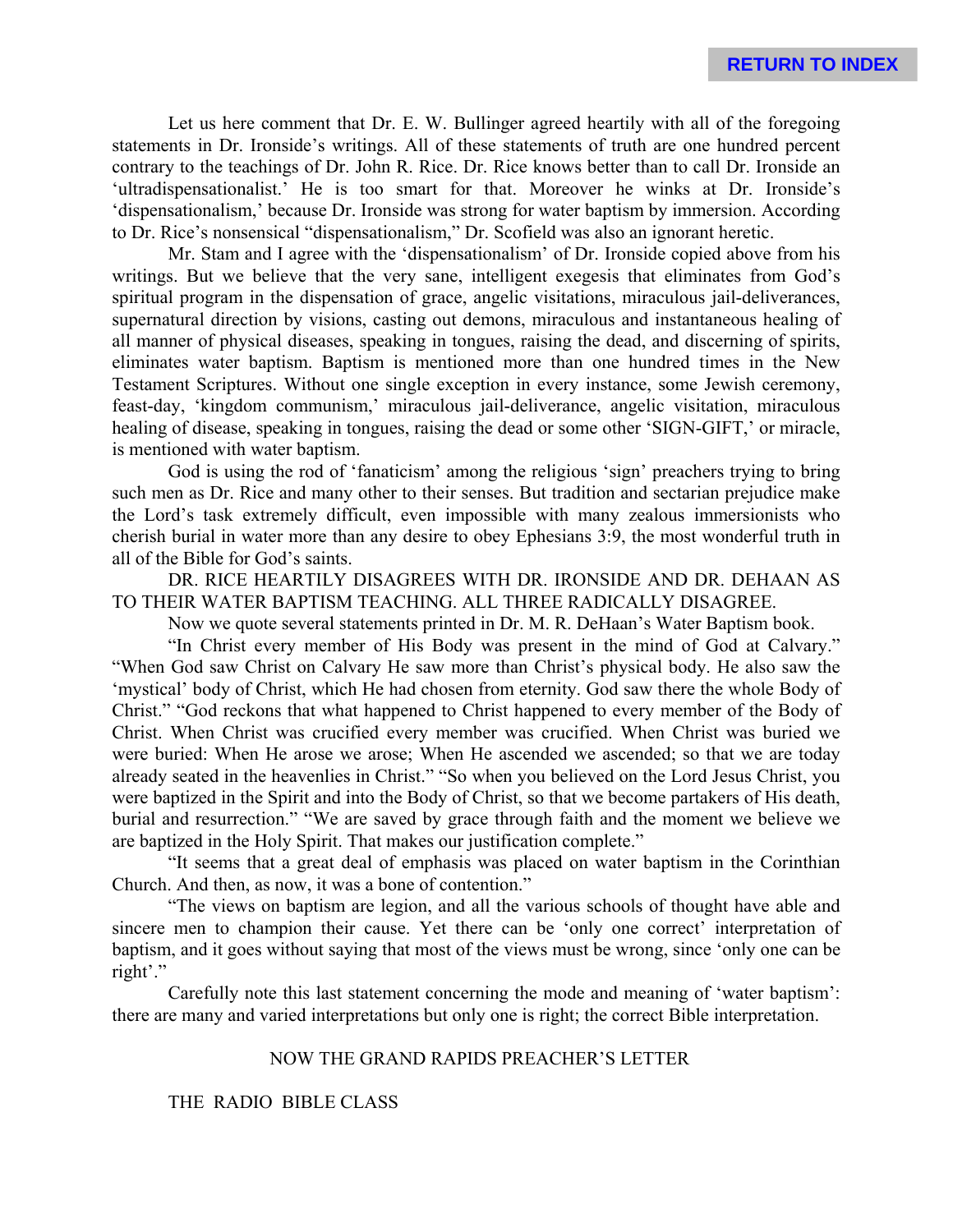P. O. Box 22 GRAND RAPIDS MICH. M. R. DE HAAN, M. D. Teacher February 10, 1953

My dear Friend in Christ:

I have your letter of January 30th, and the booklet you requested has already been sent to you.

In regard to your question concerning Acts 2:38 you must remember that in the second chapter of Acts, there were no Gentiles, but there were only Jews and proselytes. The baptism Peter offers here is the baptism of regeneration which belongs to the kingdom age, and not to this age of grace. After Israel rejected the offer of the kingdom in Acts 7 the gospel goes to the Gentiles, and Christian baptism comes in as we find in the household of Cornelius, Lydia and the Philippian jailor.

The baptism in Acts 2 was essential to have sins forgiven Christian baptism is a testimony that our sins have been forgiven.

Thank you for your interest, and I trust this helps to answer your question. Yours in Christ, M. R. DeHann

THE KINGDOM AGE ... KINGDOM NATION… KINGDOM GOSPEL

We have learned that Dr. DeHaan believes that the age of grace did not begin until after Stephen was stoned to death (Acts 7:59). The 'kingdom' gospel and program of Acts 2:38 to Acts 7:59 was for God's 'kingdom' nation.

# OTHERS CONCERNING THE KINGDOM OFFER

Note the comments of several men of God concerning Acts 3:19 to 21.

Concerning Peter's message to Israel in Acts 3:14 to 26, Mr. John Darby taught that God sent that message to the Nation, He wrote in his "Synopsis," "Acts to Philippians" (page 11):

"In a word, they are invited to return by repentance, and all enjoy all the promises made to Israel. The Messiah Himself should return from heaven to establish their blessing. The whole Nation is here addressed as natural heirs of the promise made to Abraham.

In his "Christian Workers' Commentary" (page 347), Dr. James M. Gray wrote, concerning Acts 3:19 to 21:

"Let them now repent that the Lord may send the Messiah who hath been appointed for you. The inference from all this to the end of the chapter is that, had they as a nation repented the Messiah would have returned at that time to set up His Kingdom in Israel."

Then read the foot-notes in the Reference Bible of Dr. C. I. Scofield He believed and taught the same truth.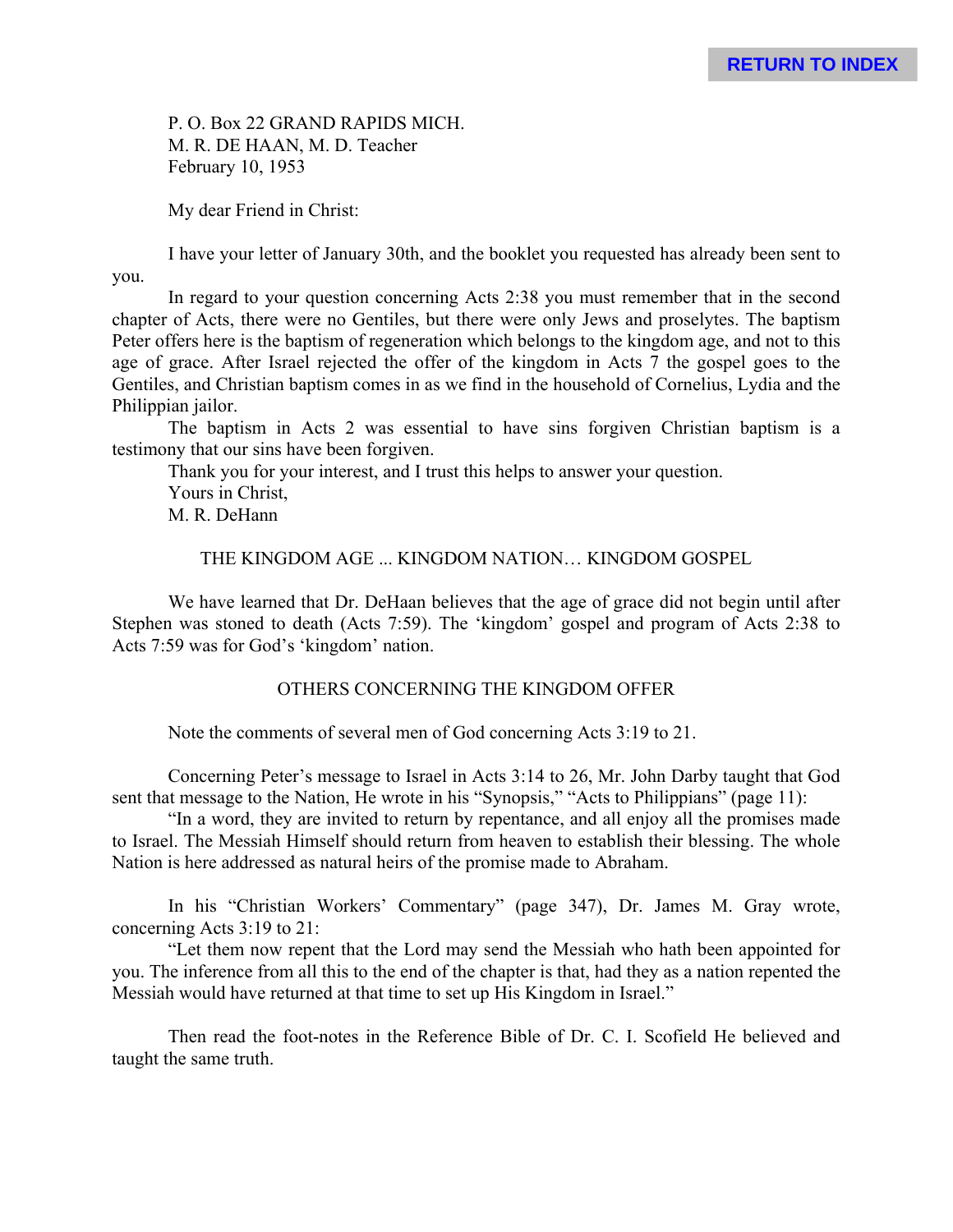Dr. I. R. Dean in his book "The Coming Kingdom" published by The Philadelphia School of the Bible, on pages 185, 188, 192, 201, 202, 203, 204, 208, 210, 211 says some wonderful things, viz:

"Messiah was first offered to Israel and rejected. This offer was to be made both before and after His resurrection."

"HE MUST BE OFFERED TO ISRAEL, AFTER HIS RESURRECTION AS THEIR MESSIAH, BEFORE THE NATION IS SET ASIDE."

"CHRIST WHILE ON EARTH DID NOT PREACH THE SAME GOSPEL THAT HE REVEALED AFTER HIS ASCENSION. THAT IS VERY CLEAR."

#### CHRIST RAISED FROM THE DEAD—ISRAEL'S SAVIOUR

Undoubtedly Dr. DeHaan knows that when the 3000 baptized, penitent Israelites and the other new converts of Acts 4:4 sold their houses and lots and brought the money to the apostles (Acts 2:45 and 4:34 to 37), they were obeying the instructions of Christ in connection with the 'kingdom' of Luke 12:32 and 33, "sell that ye have, and give alms;" and that not one of the several thousands including Peter and the Eleven had the slightest idea or knowledge of "the dispensation of the mystery" or membership in the 'JOINT-BODY' of Ephesians 3:6.

They believed the truth of Acts 5:31 and 32, that Christ had been raised from the dead to be Israel's Saviour, and that Israel's national repentance would have brought the 'standing' Son of Man (Acts 7:56) back to Israel and the land of the Jews, for "the restitution of all things, which God hath spoken by the mouth of all His holy prophets since the world began." (Acts 3:21) This was taught by Dr. Scofield, Dr. Gray, Dr. Pettingill, by two of the greatest of all teachers, Mr. John Darby and Sir Robert Anderson, and by hundreds of other gifted Bibleteachers. Dr. DeHaan's teaching that the 'Kingdom Age' is in the first chapters of Acts is sound doctrine.

Whether we call it a 'dispensational' change or progressive principle of Bible-study, if God's spiritual program did include, for several years a 'kingdom' 'communism,' that is not included in His spiritual program for the 'JOINT-BODY' of Ephesians 3:6, God has changed His spiritual program since the first years covered by the Book of Acts. The 'kingdom' 'communism,' like the 'kingdom' gospel and message of Acts 2:38 and 3:19 to 21, belonged to the 'kingdom' 'age' and 'dispensation.'

There is almost as much difference between the kingdom message of Acts 2:38 to Israel, 'BEFORE THE FALL OF ISRAEL' (Romans 11:11), and the 'GRACE' message and program revealed to and through Paul 'AFTER THE FALL OF ISRAEL,' as there is between LAW and GRACE.

#### VARIOUS AND SUNDRY COMMENTS BY SOME GIFTED BIBLE-TEACHERS

Dr. James M. Gray was not only a gifted Bible-teacher, but an outstanding spiritual leader, who, as the president of Moody Bible Institute, had a full and rich ministry, for which he undoubtedly will be fully rewarded at the judgment-seat of Christ.

When last I visited Dr. Gray in his office he had hanging on his wall the portraits of four spiritual men of God, who were faithful and fruitful Bible-teachers. One of the men was Sir Robert Anderson. Dr. Gray pointed to that particular portrait, and remarked, "there is one of my all-time favorites."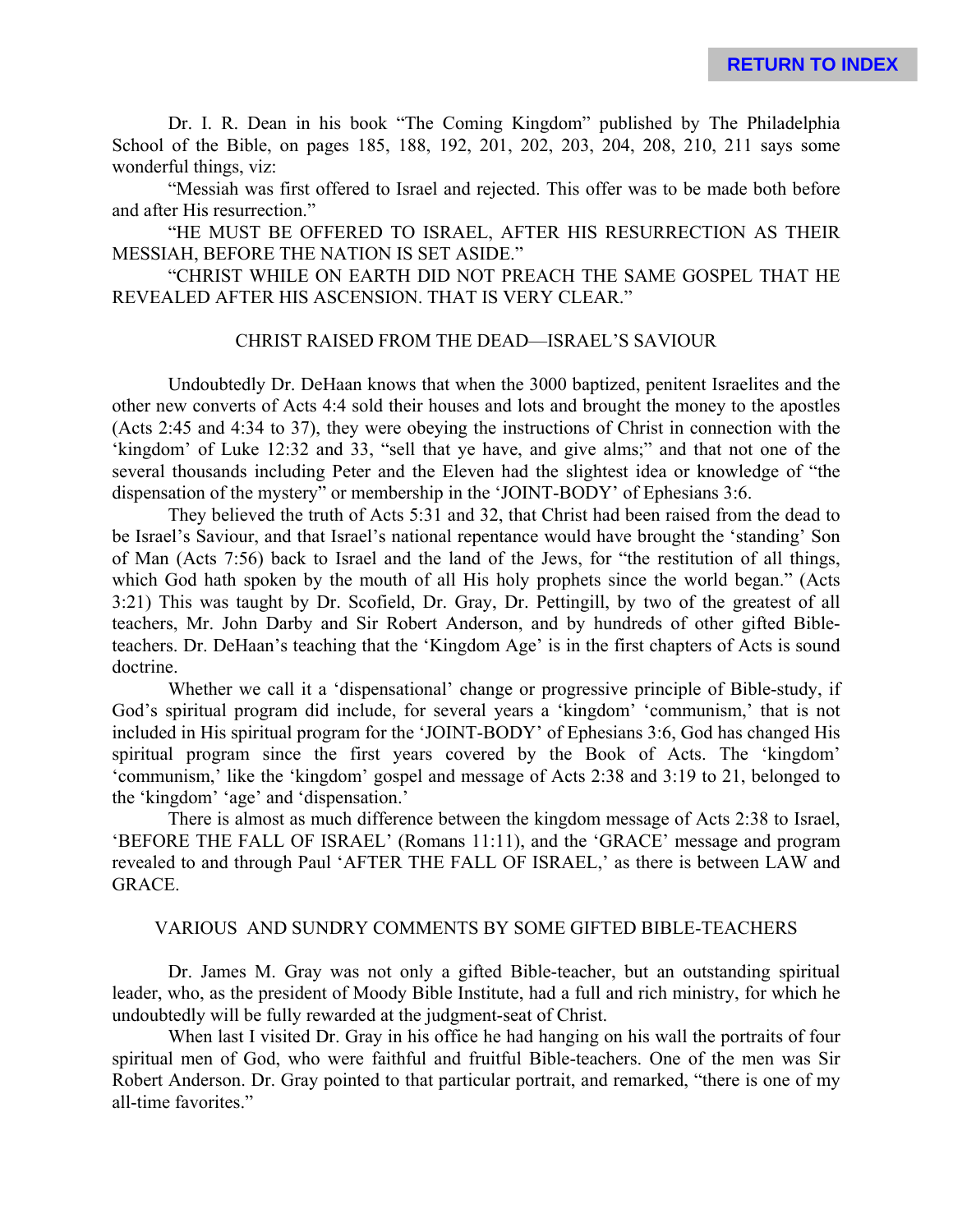Dr. Gray's remark did not mean that he agreed in every detail with what Sir Robert Anderson taught.

Now the quotation first from the writing of Sir Robert Anderson. Sir Robert Anderson, in his book "The Silence Of God," wrote that no one dare limit what God will do for a saint. In the same book he wrote:

"As there were no miracles in Jerusalem after the stoning of Stephen, there were none in Rome after that solemn Ichabod (Acts 28:25 to 28) had been pronounced by the apostle (Paul). For the age of miracles was passed, with the 'dispensation' to which they belonged. The apostle (Paul) himself entered upon the life of faith beneath a silent heaven. Such is the character of this Christian 'dispensation'; for ours is the blessedness of those who have not seen but yet have believed." (John 20:29 . . . II Corinthians 5:7 . . . Hebrews 11:1 and I Peter 1:8).

## DR. GRAY'S TEACHING CONCERNING THE GREAT COMMISSION

"THIS IS THE KINGDOM COMMISSION, AS ANOTHER EXPRESSES IT, NOT THE CHRISTIAN COMMISSION. THE LATTER IS IN LUKE, DISTINCTIVELY THE GENTILE GOSPEL, BUT NOT HERE, WHICH IS DISTINCTIVELY THE JEWISH GOSPEL. AND THIS IS ALL THE MORE REMARKABLE BECAUSE IN LUKE, THE DISCIPLES ARE COMMANDED TO GO TO THE JEWS (24:47), RIGHT HERE THEY ARE COMMANDED TO GO TO 'ALL NATIONS'. IT POINTS TO THE CLOSE OF THE AGE WHEN THE COMMISSION WILL BE CARRIED OUT BY THE FAITHFUL REMNANT OF THE JEWS SO OFTEN SPOKEN ABOUT. IT HAS NOT YET BEEN CARRIED OUT. THE STORY OF ACTS IS NOT ITS FULFILLMENT. ITS ACCOMPLISHMENT HAS BEEN INTERRUPTED, BUT WILL BE TAKEN UP BEFORE THE LORD COMES TO DELIVER ISRAEL AT THE LAST."

It was from Mr. Darby's writings (Collected Writings . . . Page 327), that Dr. Gray was made wise concerning the Great Commission, and as a true Berean, accepted Mr. Darby's teaching, as follows:

Mr. Darby was neither a Bullingerite nor a heretic when he wrote the following concerning the so-called great commission of Matthew 25:19 and 20:

"THIS AS FAR AS SCRIPTURE TEACHES US HAS NEVER BEEN FULFILLED. IN THE COURSE OF EVENTS UNDER THE HAND OF GOD, THE DISCIPLES REMAIN IN JERUSALEM. A NEW MISSION IS SENT FORTH IN THE PERSON OF PAUL AND THAT CONNECTED WITH THE ESTABLISHMENT OF THE CHURCH ON EARTH. THE ACCOMPLISHMENT OF THE COMMISSION HERE IN MATTHEW HAS BEEN INTERRUPTED,

With two slight changes Dr. W. L. Pettingill, one of God's outstanding, gifted Bibleteachers of the past generation, a man of God, who was decidedly a 'dispensationalist,' believed and printed the same explanation of the so-called 'great commission' of Matthew 28.

Dr. Pettingill likewise wrote an intelligent and true explanation of Romans 16:25, in the following language:

"This preaching of Jesus Christ by which God stablishes His people must be a preaching of Jesus Christ according to the revelation of the mystery! There is much preaching of Jesus Christ which does not stablish God's people, because it is not according to Paul's gospel, nor according to the revelation of the mystery, which was kept secret since the world began, but was made manifest by revelation to the apostle Paul. (compare Ephesians 3:1 to 7)."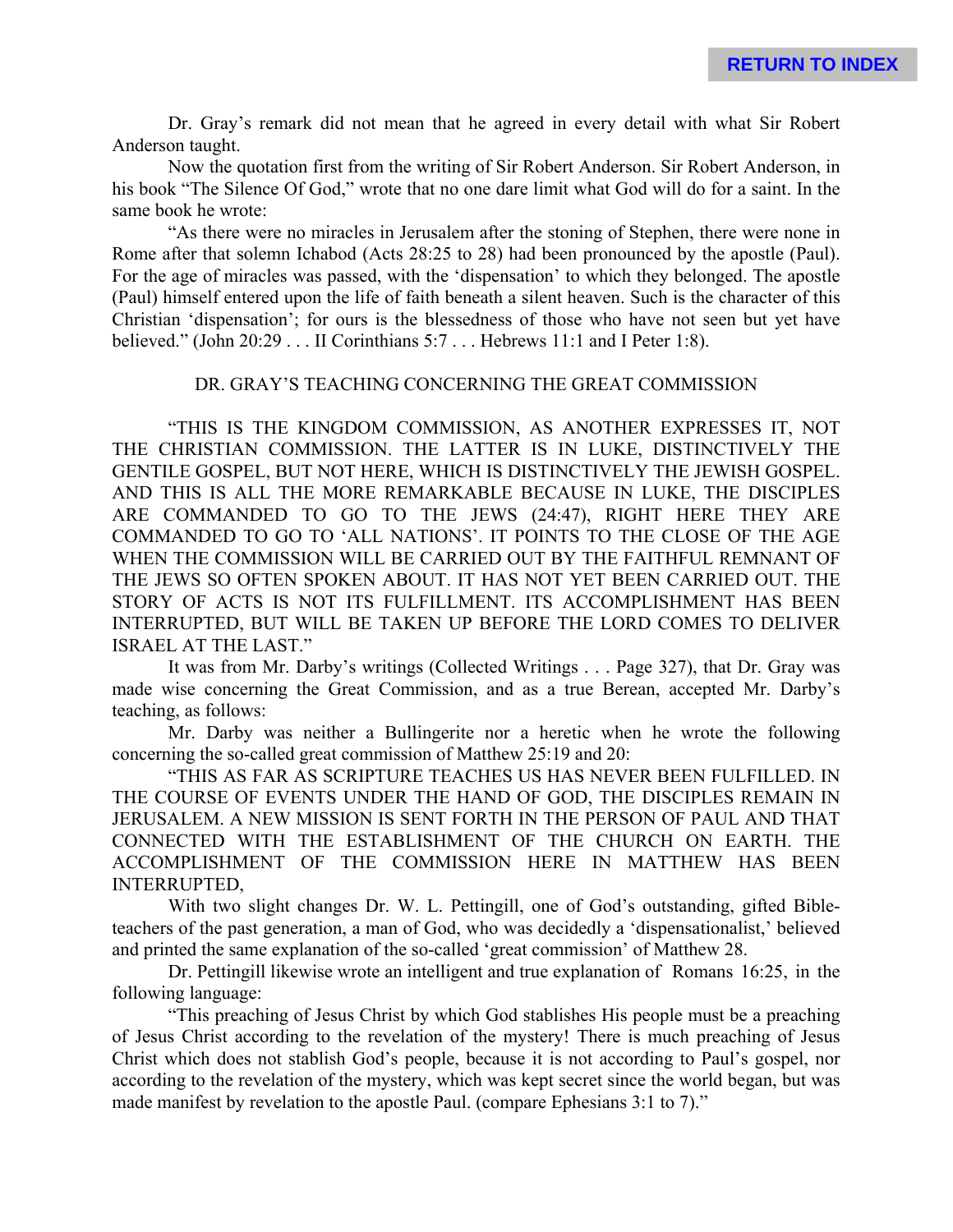I recently published a message entitled "TEN CONFUSED OUTSTANDING BIBLE-TEACHERS CONCERNING WATER BAPTISM." These ten men of God, in 'Fundamentalists' circles, have been recognized as among the best. No two of them agree as to water baptism dispensationalism. With them (all of them) the Lutheran trained theologians and 'The Church of Christ' Bible-teachers most radically disagree. I shall be glad to send free this book to any Christian worker who writes in.

May I add that every one of the ten Fundamentalists, as well as the Lutheran and Church of Christ Bible-teachers, disagree with the editor and publisher of "The Sword of the Lord"? But why should he care, if he has the one and only one true interpretation as to the teaching concerning water baptism? He is sure that he is right and all the others are wrong.

Dr. Ironside was sure that there is water in the sixth chapter of Romans; but note this clear, dogmatic, positive statement in his 'WATER-BAPTISM' pamphlet:

"IT IS NOT OF COURSE THAT THE UNIMMERSED ARE NOT BURIED WITH CHRIST, IF BELIEVERS. ALL SUCH HAVE DIED WITH HIM, BEEN BURIED WITH HIM AND RAISED WITH HIM."

OFFICE OF THE PASTOR THE MOODY MEMORIAL CHURCH 1609 N. LA SALLE STREET CHICAGO. ILLINOIS June 16, 1941

My dear Brother:

Your letter of the 15th just received. Evidently, you did not at all understand what I said yesterday morning. I did not say that those on Pentecost were saved before their obedience to Peter's words "Repent and be baptized." I said they were born again, which is an altogether different thing.

All Old Testament believers were born again, but to be born again and to be saved means something very different. Cornelius was born again before he was saved. The word "saved" implies a great deal more than being safe. It implies coming into the full blessing of Christianity.

Your letter shows such a lack of real insight into the Word of God that I am afraid you will never know what happened at Pentecost until you learn to distinguish things that differ.

Sincerely in Christ,

H. A. Ironside

#### THE DISGRACEFUL FEUD OVER WATER BAPTISM AND SIGNS

With the exception of bloodshed, the 'Hatfield-McCoy' feud was not much worse than the feud which has been going on for several generations in the South between the Baptist Bibleteachers and 'The Church of Christ' Bible-teachers, arguing and quarreling, debating and judging one another, because of their radical disagreement as to the meaning of Mark 1:4, John 3:5, Mark 16:16, Acts 2:38, Acts 22:16. The Baptists know full well that they do not preach or teach Mark 16:16 and Acts 2:38 and 22:16, as they are recorded in the Bible,

> WHEN JOHN WAS BAPTIZING WITH WATER HE PROMISED HOLY SPIRIT BAPTISM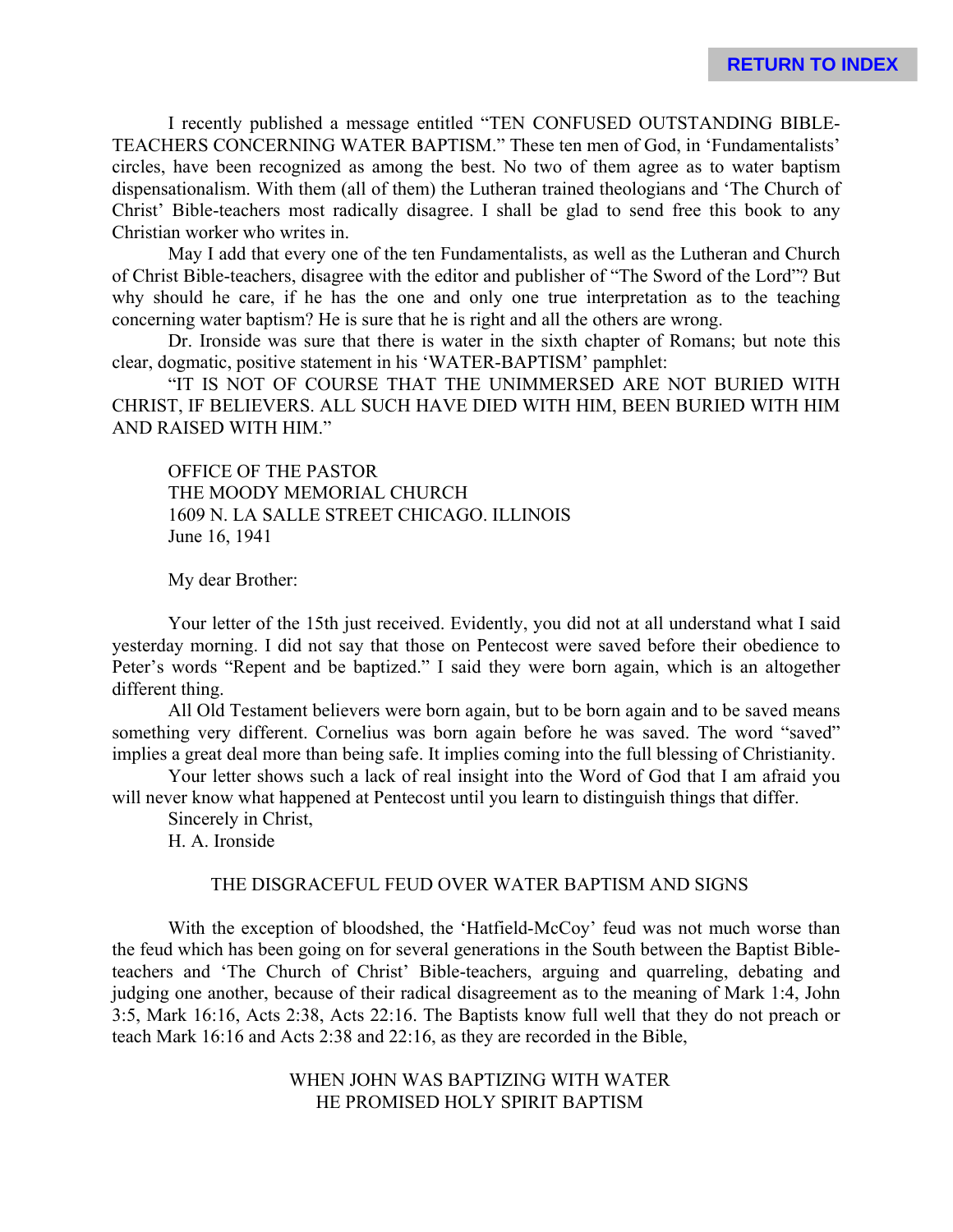We read in Mark 1:4, "John did baptize in the wilderness, and preach the 'BAPTISM' of repentance 'FOR THE REMISSION OF SINS'." In Mark 1:8 John said, "I indeed 'BAPTIZE' with water: but He (Christ) shall baptize you with the Holy Spirit."

Several years after these words of John, yes after John had been put to death, Christ's received His 'CALVARY' 'BAPTISM'. (Luke 12:50). Then in His resurrection body Christ showed Himself alive by many infallible proofs (Acts 1:3). In Acts 1:5, the resurrected Christ said, "John truly baptized with water: but ye shall be 'BAPTIZED' with (or in) the Holy Spirit not many days hence." 'NOT MANY DAYS HENCE' the 120 disciples of Christ in Jerusalem "were all filled with the Holy Spirit." The disciples had been ordered by the risen Christ to tarry at Jerusalem until they experienced 'Holy Spirit' 'BAPTISM'. (Luke 23:49 . . . Acts 1:4 . . . John 14:15 and 16).

In this dispensation and age of grace no person is told to tarry for, pray for, or agonize for, Holy Spirit 'BAPTISM.' "AFTER THAT YE BELIEVED" in Ephesians 1:13 and 14, in the Greek is 'PISTEUSANTES,' the same Greek word in Acts 19:2, "SINCE YE BELIEVED" "WHEN OR AT THE TIME YE BELIEVED" is the true meaning. At the time you believed the gospel.

Members of the BODY OF CHRIST do not today live before CALVARY and PENTECOST when the Lord's messengers were preaching "the kingdom of heaven is at hand" (Matthew 3:2 . . . 4:17 . . . 10:5 to 8) to Israel, with specific instructions, "go not into the way of the Gentiles." This was months before they were baptized with or in the Holy Spirit. (Acts 1:5). At the time they were preaching 'the gospel of the kingdom' (Luke 9:1 to 6 . . . Matthew 10:5 to 8), they were not preaching the 'saving' gospel of I Corinthians 15:1 to 5, that Christ died for our sins, was buried and raised the third day. We are told emphatically in plain language in Luke 18:31 to 35, that they understood none of these things; that is things concerning the 'saving' gospel of I Corinthians 15:1 to 4. Certainly John 3:36 does not prove that John the Baptist was living and ministering and preaching the gospel of grace in the age and dispensation of grace. His ministry was for Israel. (Luke 1:16 . . . 1:80 . . . Acts 13:24). He was most definitely preaching "the gospel of the kingdom."

There is a radical difference between Christ's statement in Matthew 15:24, His command in Matthew 10:5, His words to a Gentile in Mark 7:27 and the ministry and message He committed to Paul after His ascension.

Christ said, "I am not sent but unto the lost sheep of the house of Israel" . . . "go not into the way of the Gentiles" . . . "it is not right to take the children's bread (Israel's bread), and cast it unto the dogs" (Gentiles).

Note carefully the resurrected Lord's command to Paul in Acts 22:17 to 21, and Paul's statements in Romans 10:12 and 11:13. The Lord, in the Jerusalem temple, commanded Paul to get out of Jerusalem, saying, "I will send thee far hence unto the Gentiles." Paul magnified (glorified) his office as "the apostle of the Gentiles." Paul declared "there is no difference between the Jews (the children) and the Gentiles (dogs)."

Think of the statement, "no dispensational change since the time and 'grace' message of John the Baptist and the days of Christ in the Holy Land "As you read Acts 18:24 to 19:6 you can see the utter lack of common sense in such a statement.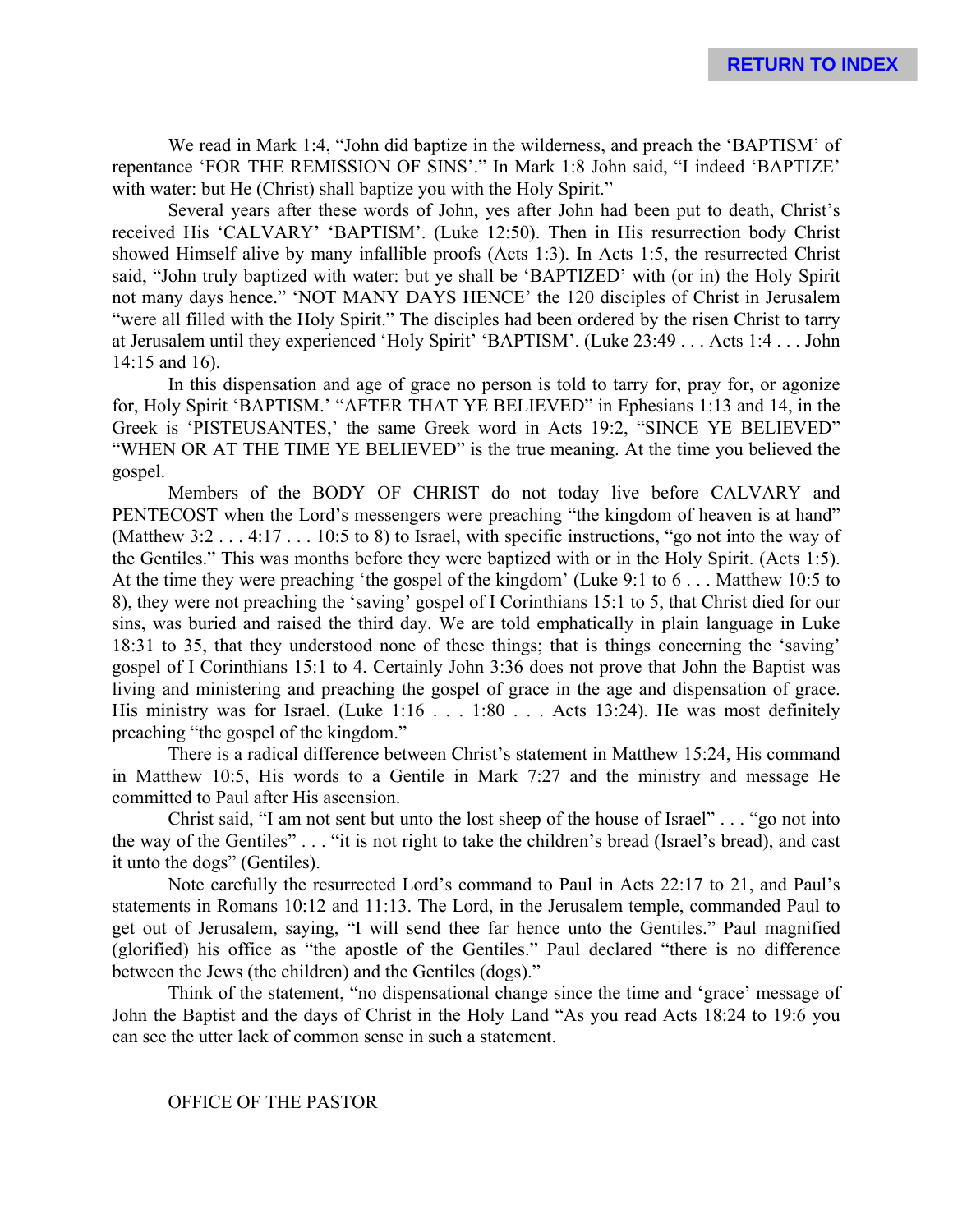# THE MOODY MEMORIAL CHURCH 1609 N. LA SALLE STREET CHICAGO, ILLINOIS July 16, 1941

My dear Brother:

Your letter of the 15th to hand. I can only take time for a brief reply, as I have a heavy mail to attend to. Under separate cover I am sending you a book, however, which may help to answer some of your questions if you have not already seen it.

I do not think you quite get my point as to the reason why either Jews or Gentiles were baptized. Baptism is God's appointed way, as indicated by our Lord Himself, of drawing the line of demarcation between professing Christians and those who are not. Therefore there is no confusion in what I have taught regarding the baptism of Jews as separating themselves from the unbelieving nation of Israel, and Gentiles as separating themselves from Paganism.

Christian baptism certainly did begin with the Resurrection, as set forth in our Lord's Great Commission, which has never been repealed. The twelve apostles, so far as I know, were not baptized over again, as they were the appointed representatives of the Lord to begin the new dispensation, and to them was committed the responsibility to baptize others, but they were not told to baptize one another.

Sincerely in Christ, H. A. Ironside

 Perhaps, the most capable Bible-teacher now teaching at Moody Bible Institute is Professor Kenneth Wuest, who put in print absolute truth, stating there is no water in any part of the sixth chapter of Romans. Mr. Stam and I are agreed 100% with Dr. Wuest, that there is no water in Romans 6:3 and 4. Water in the sixth chapter of Romans would mean salvation, spiritual resurrection, regeneration by water baptism. Never once does the Bible teach that water baptism in this present dispensation and age of grace is a witness that the believer has been baptized by One Spirit into the One Body of I Corinthians 12:13, and the Bible teacher who misinterprets the 'ONE BAPTISM' of Ephesians 4:5 as John's Water Baptism is described in Hebrews 5:12 and 13. "A babe, unskilful in the Word of Righteousness."

# APOLLOS AND JOHN'S BAPTISM

Read carefully and prayerfully Acts 18:24 to 28. This man of God (Apollos) seemed to believe there was no change in the 'grace' message and the meaning of water baptism since the days of John the Baptist. (Acts 18:25). His message was not up-to-date, notwithstanding he was an 'eloquent preacher,' 'mighty in the Scriptures', 'fervent in the Spirit', a 'bold' messenger. He had to be brought up to date by a 'grace' preacher and learn the difference between John's 'Kingdom' message and 'the gospel of grace'.

Unlike the very large majority of the present-day prejudiced 'sectarian' preachers, Apollos was like the noble Bereans of Acts 17:11. Apollos received the Word of God from Aquila and Priscilla, and then did some comparing, and acknowledged that God wanted him to change his message, which he did.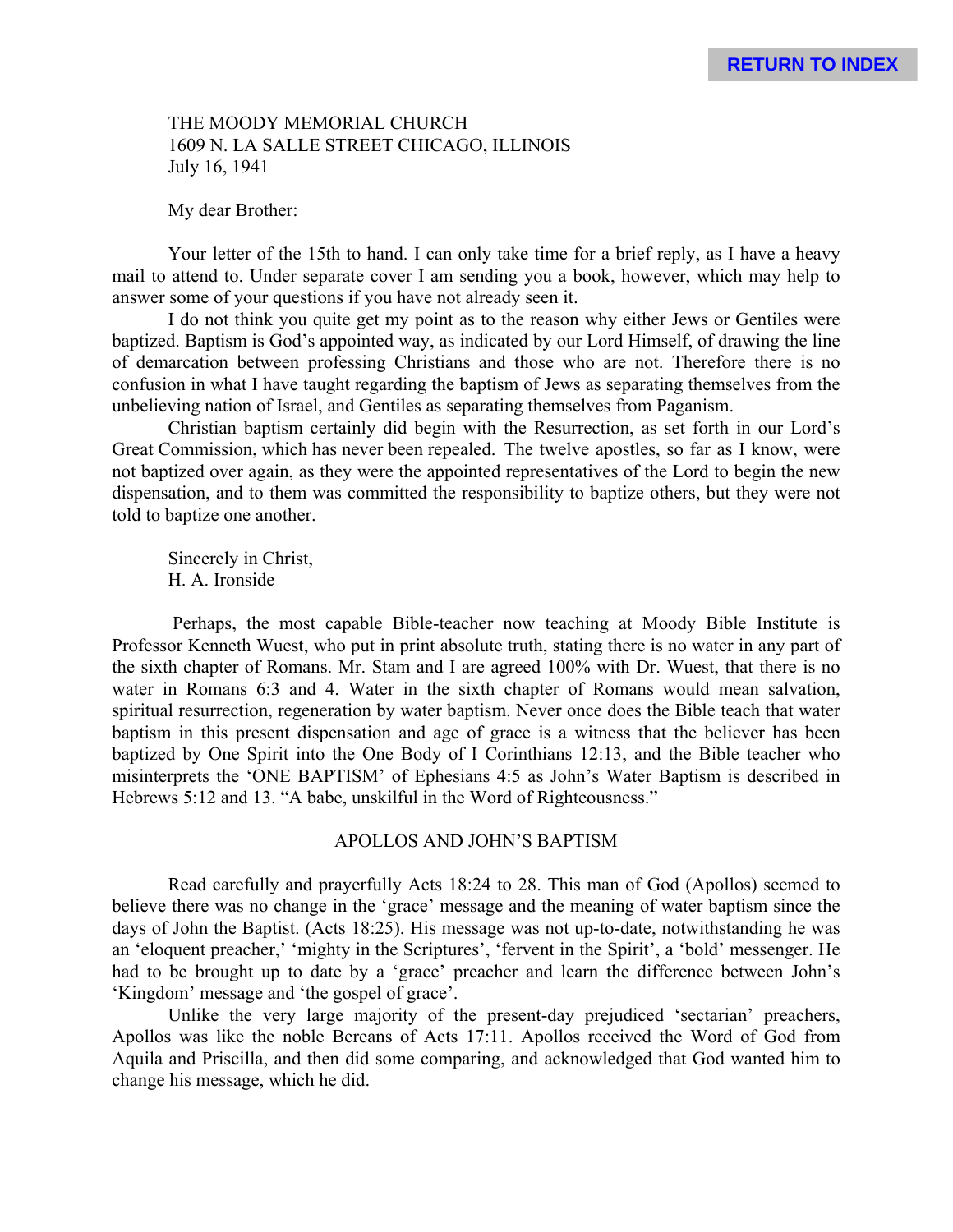If what Dr. Rice states in paragraph 19 in his so-called Bible Answers were sound Bible doctrine, if it were sense instead of nonsense, then most certainly both Aquila and Apollos should be condemned (Acts 18:24 to 28) for teaching and receiving error.

We should be 100% agreed that the Lord Jesus Christ Himself called that perfect work of redemption on the cross, "His 'BAPTISM'." (Luke 12:50).

## ALL OF US AGREED CONCERNING EVANGELICAL TRUTH

Dr. DeHaan is truly a faithful servant of the Lord, and is doing a marvelous work in his radio ministry. Evangelist John R. Rice has been a successful Baptist Evangelist. Through his "mixed" gospel preaching many people have been saved.

As to the plenary inspiration of all of the Scriptures, the eternal Deity and Virgin Birth, the vicarious suffering of Christ on the cross, His bodily resurrection and ascension, His 'pretribulation' 'premillennial' coming to rapture every member of His Body and then His coming to earth, as the Son of man, to redeem Israel and establish His millennium, the three of us agree.

Also are we agreed as to the Personality and Deity of the Holy Spirit, the eternal conscious perdition of the unsaved and the eternal glory of the saved. The three of us are uncompromisingly opposed to the false teaching of the unconscious or 'non-existent' state of the soul of the believer or unbeliever between death and resurrection and to any and every 'universal salvation' or 'annihilation' doctrine. We believe, in full agreement, that salvation from the awful penalty of sin is, without any 'law-works' (Romans 3:19, 20 and 28), by grace through Godgiven faith in the perfect 'redemptive' work of the perfect Christ, redemption and forgiveness of sins by God's grace, mercy and power through faith in the once-for-all sacrifice of the eternal, omnipotent, sinless Christ on Calvary's cross.

# THE DIFFERENCE BETWEEN THE DISPENSATIONALISM OF DR. SCOFIELD AND DR. BULLINGER

I believe that all ten of the confused Fundamentalists to whom I referred would agree with the following 'dispensationalism' of Dr. E. W. Bullinger, if it can be called 'dispensationalism'. He wrote as follows:

We do not say that only the Church Epistles are for the Church of God. We believe that the whole Word of God is for us; and that there is not one of its words which we do not need. 'Every word that proceedeth out of the mouth of God is necessary for our spiritual life. That is one thing. But surely every word is not ABOUT the Church of God. Every word is not addressed TO the Church of God."

"Every word is written for our learning, and there is much to be learned from every portion of the Scriptures."

"Yet it is sometimes said that we rob Christians of all the Bible except the Epistles addressed to them."

"All this misunderstanding arises because our friends do not see the difference between INTERPRETATION and APPLICATION."

"Every Scripture has its own proper interpretation, which must be determined by its scope."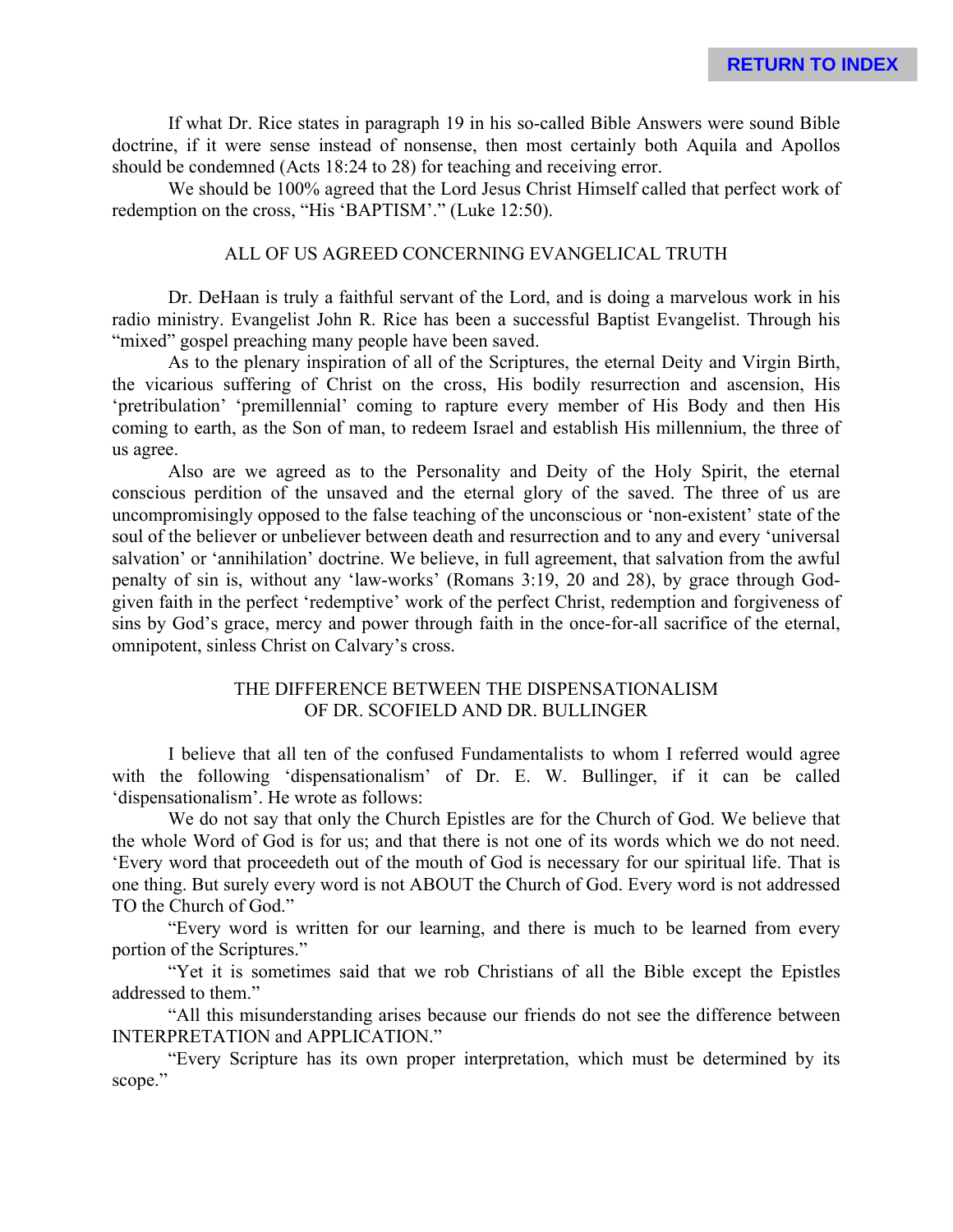"Many of our differences arise from being misunderstood; and we trust that what we have now said will remove one difference which may be easily fostered and used by the enemy to cause bitterness and division."

"We prefer to believe that the Epistles addressed to the Church of God are the Church's special Text Books and the guide to all Church Doctrine; but we believe also that every part of God's Word belongs TO and is FOR the Church; and is for its application. We must, however, also hold that this application must be governed by our Church Epistles; it must be applied in harmony with their teaching. Otherwise we shall be committing that fatal mistake of using one truth to upset another truth; and robbing others of what is specially addressed to and should be interpreted of them."

Compare these statements of Dr. Bullinger with the truth which Dr. Scofield believed concerning the curative found in Paul's prison Epistles.

# DR. C. I. SCOFIELD . . . HIS REFERENCE BIBLE

Dr. Rice in his religious publication gave his strong endorsement of the Scofield Reference Bible. Dr. Scofield, in his explanations of the Scriptures in his Bible, taught contrary to much of what Dr. Rice published in his article condemning Mr. Stam and me. Dr. Scofield not only taught dogmatically a difference between the prophesied 'kingdom of heaven' and the unprophesied 'BODY OF CHRIST' (of which John the Baptist was not a member), a difference between 'the gospel of the kingdom' and 'the gospel of the grace of God,' but in a pamphlet which we call

#### THE BISHOP—MOODY—SCOFIELD PAMPHLET

Dr. C. I. Scofield endorsed, unreservedly, the following 'DISPENSATIONALISM'. And let us say that the Moody Colportage Association, printed and distributed several editions of this pamphlet over a period of about thirty years, with the very strong endorsement of Dr. Scofield. Every Christian in this country should send to BIOLA Book Store, 536 South Hope St., Los Angeles, Cal., for this pamphlet and read it most carefully. Note several important statements which we quote from that interesting printed message:

"Is it the Spirit of God or Satan who turns the eyes of sincere Christians back to Pentecost and away from the goal placed before them in Ephesians, Philippians and Colossians?"

"A careful study of the epistles especially of the latest epistles of Paul, which give the normal course of the church during the present dispensation, would dismount all from their hobbies, eliminate the last vestige of Judaism from their lives and teachings, and would adjust things in general, placing secondary things in their place and first things where they belong."

"In contrast with the sign-gifts of I Corinthians 12, limited to a portion of the believers and operative only during the book of Acts period, let us note the non-sign gifts of Ephesians 4:10."

"In the latest epistles of Paul not only is it noticeable that the sign gifts are nowhere in manifestation, but a different order is brought forth by the Holy Spirit for the correction of prevailing hobbies and fanaticisms."

Dr. Scofield offered the Prison Epistles of the apostle Paul as proof that God brought forth a new and different order, with the absence of the 'SIGN' gifts, after the close of the 'ACTS' period. Dr. Bullinger endeavored to prove by the same Prison Epistles that the 'JOINT-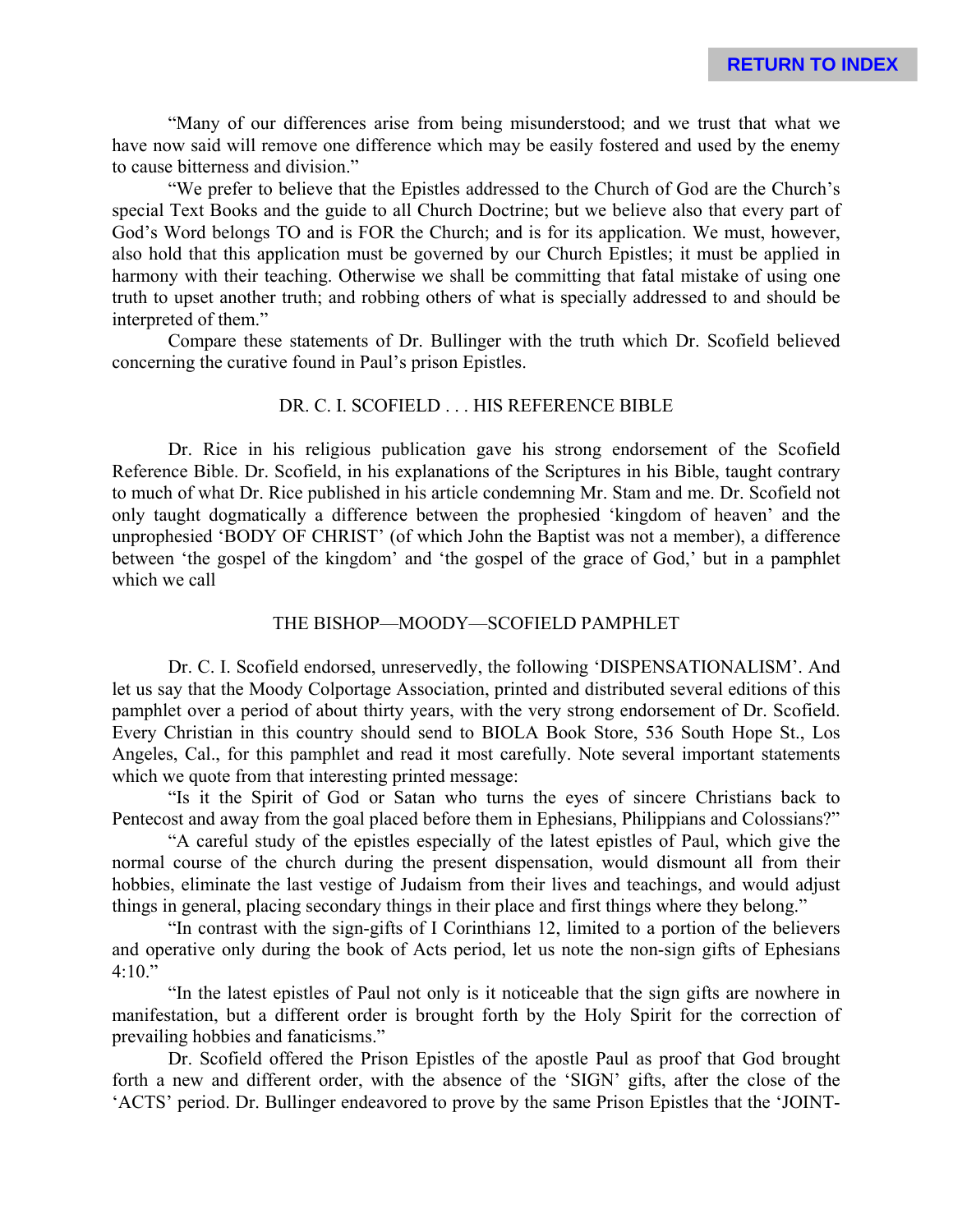BODY' of Ephesians 3:6 and 2:15 and 16, was a new and different BODY OF CHRIST; not the BODY of the 'ACTS' period described in I Corinthians 12 and Romans 12:4 and 5.

Mr. Stam and I agree that the teaching of a new and different BODY after the close of the ACTS period is an 'ULTRA-DISPENSATIONALISM' which we have whole-heartily rejected, repudiated, opposed and from which we have tried our utmost to deliver some spiritual men of God who have accepted it; but not by false and foul methods.

#### CONCERNING DR. E. W. BULLINGER

I remember hearing a great man of God, Paul Rader, make this statement, "there is a pronounced weakness in every great man; and it seems the greater the man, the more pronounced the weakness." I replied that, "man does not have to be great to have a pronounced weakness or two or a dozen pronounced weaknesses." I think if Dr. Bullinger were alive, he would acknowledge that he had more than one pronounced weakness, and that he claimed not to be infallible in his Bible interpretations. He wrote a truth which every real Holy-Spirit student of the Scriptures should know to be Truth: all of the Bible is God's inspired Word and every line in the Bible is 'FOR' the members of the Church of the Mystery, the joint-Body of Christ, but all of the Scriptures are not 'CONCERNING' those Body-members.

No sincere, intelligent, Bible-student, who has studied Dr. Bullinger's 'Companion Bible,' would join with Dr. Rice in calling him an 'ignorant,' 'quarrelsome,' 'untrained,' 'theologian.'

Mr. Stam and I disagree one hundred percent with his "ultra-dispensationalism" and with Dr. Rice's nonsensical 'dispensationalism.'

In my criticism of Dr. Bullinger's 'Extreme dispensationalism,' his 'hyperdispensationalism' or 'ultra-dispensationalism,' and in rejecting the 'faulty' 'unsound' 'dispensationalism' of Dr. John R. Rice, I find consolation and encouragement in I Corinthians 1:27: "But God hath chosen the foolish things in the world to confound the wise: and God hath chosen the weak things of the world to confound things which are mighty," and "no flesh should glory in God's presence."

#### DR. E. W BULLINGER

Perhaps you would like to know something of the life and ministry of Dr. Bullinger. The following I have copied from his obituary and biography, written at the time of his death on June 6, 1913.

"Dr. Ethelbert W. Bullinger was a very remarkable man; a descendant of the Swiss reformer, Harry Bullinger, of Zurich, who succeeded Swingli as Chief Pastor in that city and had no small influence with the English reformers. Dr. Bullinger inherited a real love for the reformed faith. He was as sound a Protestant as any man in England, and he viewed, with utmost dismay, the growth of a pseudo-Romanism in the English Church.

Born in Canterbury, in December, 1837, he was educated at the Choir School. He felt led to the ministry of the Church of England and studied for Holy Orders at King's College. He was ordained deacon in 1861 and priest in 1862, his first curacy being at Bermondsey Parish Church. In 1863 he moved to Tittleshall in Norfolk, where he remained until 1866, when he returned to London as Curate of St. James', Notting Hill. Curacies at Leytonstone and Walthamstow followed and in 1875 he became first Vicar of St. Stephen's, Walthamstow, continuing to hold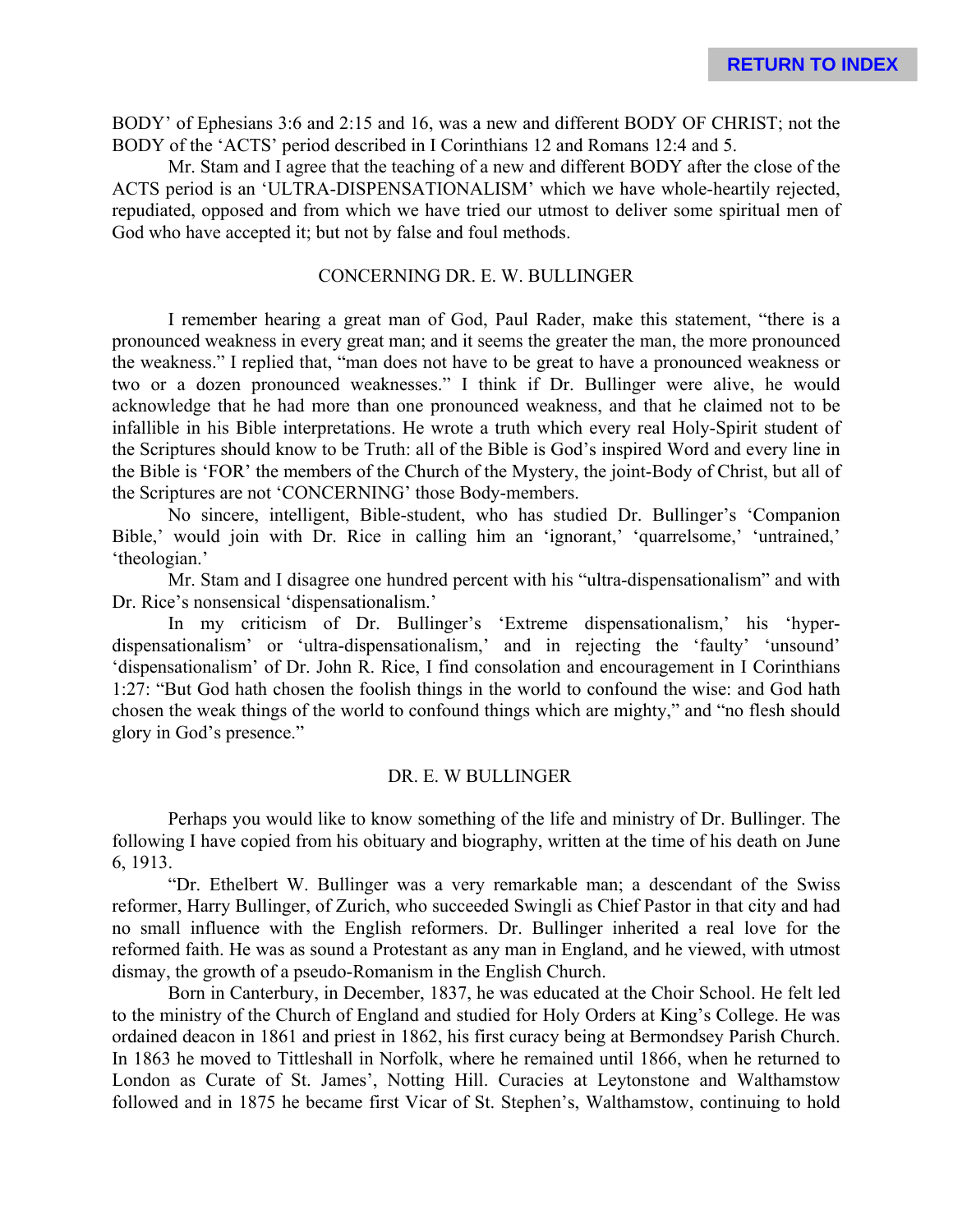with the living the Secretaryship of the Trinitarian Bible Society, which he accepted in 1867. At Walthamstow he did a great work.

He built St. Stephen's and initiated many useful organizations. He had established a reputation as an expository preacher of no mean order, and his sermons were greatly valued for the clear, deep and searching analysis of Bible truth. He was a most spiritually minded man, and he ever sought to lead his people to a fuller realization of their inestimable privileges in Christ Jesus our Lord. He remained at St. Stephen's for thirteen years, resigning in 1888. He did not seek another living, but in 1891 he accepted the incumbency of Brunswick Chapel, where he ministered with much acceptance for three years. He retired in 1894 and never afterwards held a ministerial charge, finding his time fully occupied with his secretarial duties and his Bible studies.

Dr. Bullinger was a devoted student of the Bible. The sacred pages were his chief delight. To him the Bible was THE Word of God; he accepted fully and unreservedly the truth of its historical statements; it was his first and last authority. He was wholly unaffected by the course of Higher Criticism and he would often express himself warmly and incisively in regard to what he regarded as attacks upon the Bible. He was a strong Greek scholar, and he was a master of Hebrew of which few could boast. He was the author of the Companion Bible.

He knew the Scriptures, however, as a servant of Christ; and while unwilling to add thereto or take therefrom he acted on a definite vocation to impart to others that which he had himself received. His entire being was attuned to the words of the text which a friend painted for him and which hung over his bed –"I delight in Thy Word as one that findeth great spoil." This verse was carved into his tombstone, together with II Timothy 2:15.

He has become endeared to many, not only in the British Isles but also in the Colonies, the United States, and on the Continent, who rejoice in the light on Divine Truth, which his teaching has brought them.

And Dr. Bullinger was worthy of such love and regard, for he was a man who desired to love all who loved the Lord. He loved and was beloved, and those who knew him best loved him most.

He was singularly unselfish, and cared nothing for his own reputation, save as it might affect the Trinitarian Bible Society, of which he was the devoted and honored secretary for over forty-six years.

A certain type of Christians, more jealous for their denominational standards than careful to compare them with the Word of God, frequently attacked him, but he did not trouble to defend himself. He was only concerned lest this hostility should injure the Society. It is a curious phenomenon of the human mind that persons should be found to withdraw their support from a Society, with the avowed and well established principles of which they are in perfect agreement, because one of its officials, absolutely loyal to those principles, holds independent views on matters which are, or should be, open questions among Christians. Strange logic! But perhaps, one ought not be surprised. It is of the very essence of priestcraft which reigns, not only in the Vatican, but even in the "upper room," to be intolerant of any opinion which runs counter to accepted traditions.

Dr. Bullinger was a man of commanding intellect, and possessed that genius which has been defined as "an infinite capacity for taking pains."

His untiring industry was shown in his lifelong habit of rising between four and five in the morning, and thus he had often done a good day's work when others had scarcely begun theirs.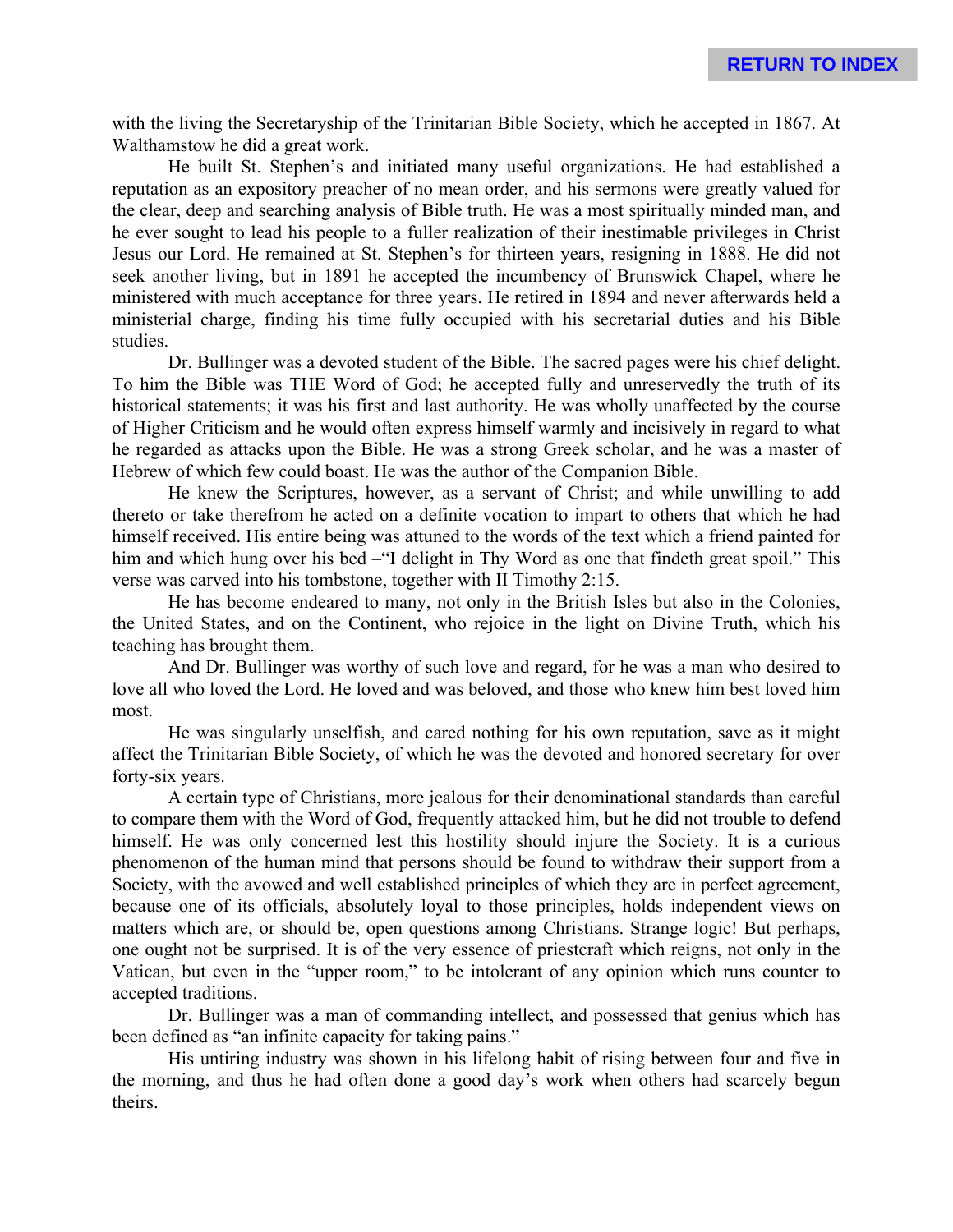He was an accomplished musician and besides composing a large number of hymn tunes, he collected, while in Brittany, several old Breton tunes, which he transcribed from the lips of the peasantry and harmonized. These are used in the churches of the Breton Evangelical mission, a work in which he took the deepest interest.

Dr. Bullinger was a man of one Book - THE BOOK. He lived to interpret it and to promote its circulation throughout the world.

His faithfulness to its absolute authority and its verbal inspiration, constituted him a doughty champion of that cause, on which depends all our confidence in God for the present, and with which are bound up all our hopes for the time to come. His end came June 6, 1913.

Amid a large gathering of his friends, he was laid to rest in Hampstead Cemetery on the 11th of June there to await the "Upward Call" of which he so often spoke and wrote.

"A prince and a great man has fallen" and we, who amid the gathering darkness, remain behind, can only say, with bowed heads, the righteous is taken away from evil."

# OUR EIGHT PAGE PAMPHLET ON DISPENSATIONALISM

Here we are copying a printed message we have for distribution concerning 'THE DISPENSATION ('OIKO-NOMIA') OF THE GRACE OF GOD FOR GENTILES' (Ephesians 3:1 to 4), which the risen, glorified Christ in heaven revealed to and through the Apostle Paul some years after Peter and the Eleven stood up and preached to Israel on the day of Pentecost. (Acts 2:14). If you will carefully read the second and third chapters of Ephesians and Colossians 1:24 to 26, you will know that the 'AS' of Ephesians 3:5 does not suggest 'COMPARATIVE' revelation. Israel's Old Testament prophets did not know, and did not make known, truth concerning God's unprophesied 'dispensation of grace' and this unprophesied age of grace. Therefore, the Lord says to members of the Body of Christ, "I would not have you ignorant of 'THIS MYSTERY'." (Romans 11:25).

# WHAT IS THE DISPENSATION OF THE GRACE OF GOD FOR GENTILES?

Are you a Gentile? Have you read that the apostle Paul was a prisoner in the Roman jail for you? In Ephesians 6:19 and 20 Paul testified that he was an 'ambassador in bonds' for proclaiming "the mystery of the gospel." Do you know the difference between the saving 'gospel' of I Corinthians 15:1 to 4, which was in fulfillment of Old Testament Prophecy, and the 'mystery of the gospel', described as the 'UNSEARCHABLE' (unprophesied) riches of Christ (Ephesians 3:8), Divine Truth, a Divine program and message not made known to or by God's Old Testament prophets?

Again in Colossians 4:1 to 4 the apostle Paul testified that for 'THE MYSTERY OF CHRIST' he was in bonds. What did he mean? What meaneth Paul's words in Colossians 1:26, "THE MYSTERY WHICH HATH BEEN 'HID' FROM AGES AND FROM GENERATIONS?" Note in Colossians 1:25: "THE 'DISPENSATION' (ADMINISTRATION OR STEWARDSHIP) of God, which is given me for you? What did Paul mean, in I Corinthians 3:10, that he was the wise masterbuilder (head-carpenter), who laid the foundation?

In Romans 11:13, 15:16, I Timothy 2:7 and II Timothy 1:11, we have Paul's testimony that he was the apostle of the Gentiles (Acts 22:17 to 21); "that I should be the minister of Jesus Christ unto the Gentiles" (Romans 15:16); "the teacher of the Gentiles in faith and truth" . . . "the apostle and preacher and teacher of the Gentiles", "God, who separated me from my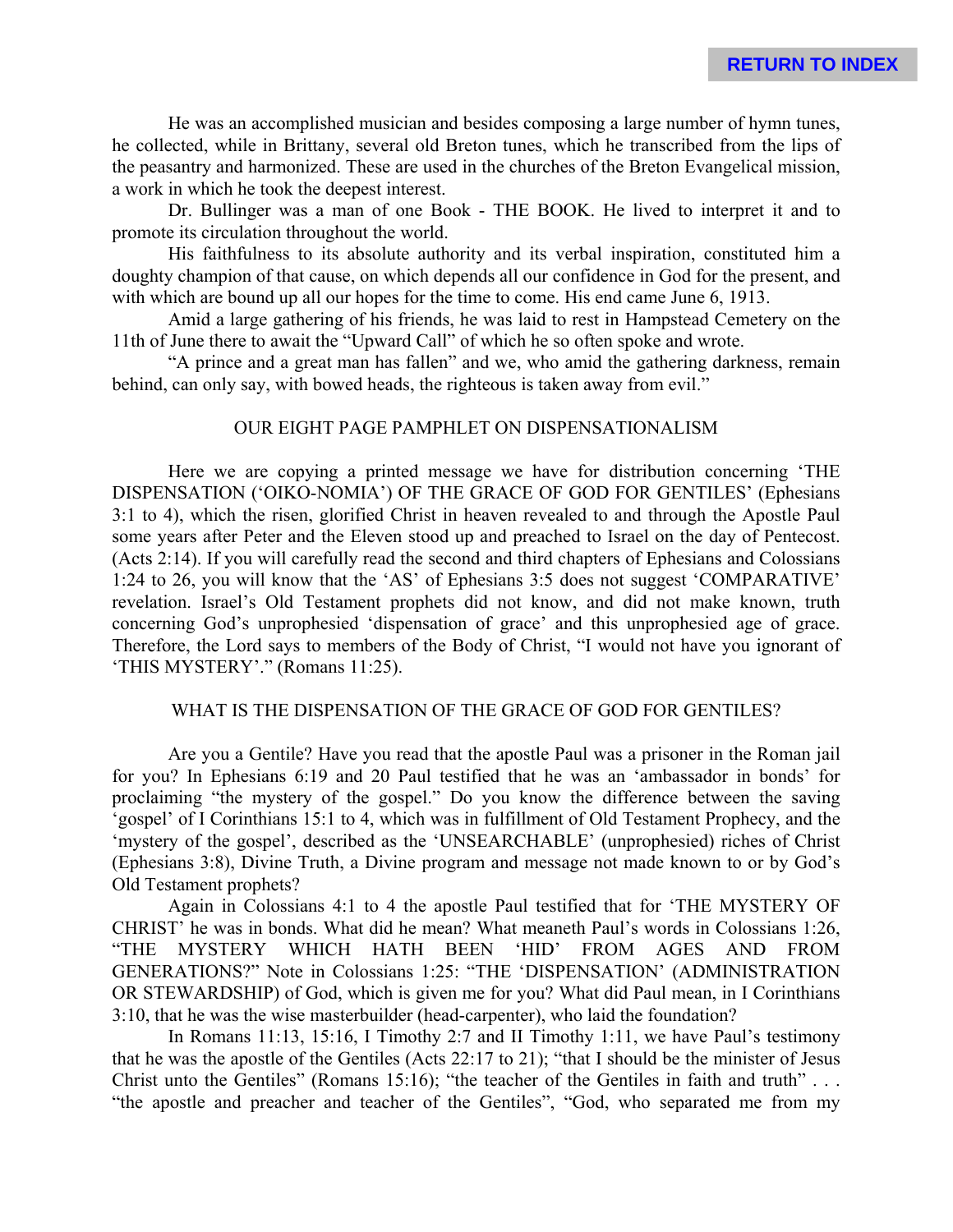mother's womb, and called me by His grace . . . to reveal His Son in me; that I might preach Him among the heathen" (Galatians 1:15 and 16). "The gospel of the "uncircumcision' was committed unto me (Paul)." (Galatians 2:7).

What did Paul mean when he wrote that the Gentiles obtained Divine mercy because of the unbelief of the Jews? (Roman 11:30). What did Paul mean when he wrote that reconciliation was sent to Gentiles because of the casting-away of Israel? (11:15) What did Paul mean when he said that when and because of Israel's 'FALL', salvation was sent to Gentiles? (Romans 11:11). Was not salvation sent to the Gentiles when Jonah went to Nineveh? Was not salvation sent to the Gentiles when many of the Persian Gentiles became Jews (religiously) (Esther 8:17)? Was not salvation sent to Gentiles during the more than 2000 years from Adam to Judah when there were no Jews? How about the Proselytes of Acts 2:10?

Why does God refer to this period, during which the Jews are blind and He is doing a special work among the Gentiles, as 'THIS MYSTERY'? (Romans 11:25).

What does Paul mean in Romans 16:25, that members of the Body of Christ are to be established by 'MY GOSPEL', the preaching of Jesus Christ according to the revelation of the 'MYSTERY', kept secret since the world began? The Saving 'GOSPEL' of I Corinthians 15:1 to 4 was no secret.

Why is it that in the last sixteen chapters of Acts no person is mentioned except the apostle Paul and such others has had dealings with Paul?

Why did not one or more of the twelve apostles go down to the headquarters of Paul and Barnabas (Antioch) to deliver the decree that Gentiles were not to be put under the law, rather than send Barsabas and Silas? (Acts 15:22).

If Peter and his fellow apostles agreed to minister and preach to the Jews (Galatians 2:9), how was it possible for them to disciple all nations, as commanded in Matthew 28:19 and 20? Does it seem probable that the Lord sent the Jerusalem apostles to preach to Gentiles outside of Jerusalem, apostles that would not eat with Christian Gentiles? (Galatians 2:11 to 15). What meaneth Hebrews 2:3 and 4 The "Confirmation" Ministry of the Twelve Apostles?

Did the apostle Paul, ministering in the dispensation of grace, preach to Gentiles Mark 16:16, Acts 2:38, Acts 22:16, "he that believeth and is baptized shall be saved" . . . "repent and be baptized every one of you in the Name of Jesus Christ for the remission of sins, and ye shall receive the gift of the Holy Spirit" . . . "arise and be baptized, and wash away thy sins?" Certainly not. Why not?

Did not the apostle Paul glory in the 'DEATH BAPTISM' of Christ on Calvary (Galatians 6:14 . . . Luke 12:50), rather than in water baptism? (I Corinthians 1:14 to 17).

# THE MINISTRIES OF JOHN THE BAPTIST AND JESUS OF NAZARETH

Did or did not John the Baptist baptize with water that Christ might be made manifest to Israel? (John 1:31). Do we not learn in Luke 1:16, 1:80 and Acts 13:24 that John the Baptist's ministry was for Jews? Did not John preach to the Jews "baptism of repentance for the remission of sins?" (Mark 1:4). Did the Lord Jesus commit to John the Baptist 'the unsearchable (pasttracing-out) riches of Christ for Gentiles' (Ephesians 3:8), or 'the DISPENSATION of the grace of God for Gentiles' (Ephesians 3:1 to 4)?

Did the Lord Jesus mean what He said to the Gentile who sought Divine healing for her daughter, "it is not right to take the children's (Israel's) bread and to give it to dogs" (Mark 7:27); "I am not sent but to the lost sheep of the house of Israel." (Matthew 15:24).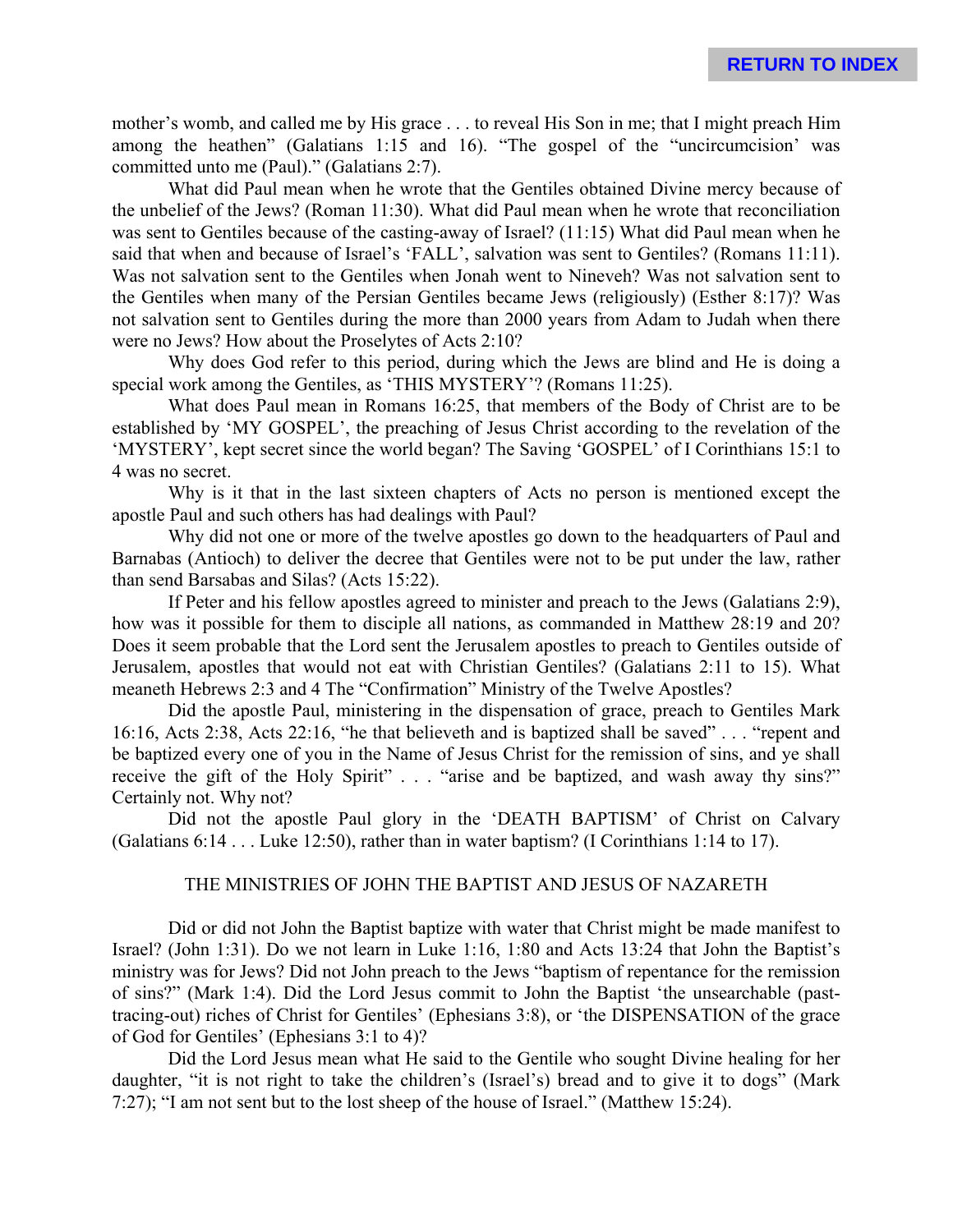In this age and dispensation of grace members of the Body of Christ are sitting down in the heavenlies in and with Christ, Who is now far above all heavens (Ephesians 2:5 and 6 and 4:8 to 12). During the years that Jesus of Nazareth was in the midst of Israel, proving by signs and miracles that He was their Messiah, a Minister of the circumcision, confirming promises which God made to the fathers by the prophets (Acts 2:22 . . . Romans 15:8), before the Holy Spirit was given (John 7:37 to 40 and 16:7 to 9), were Gentiles being baptized by the Holy Spirit into the 'JOINT-BODY' of Ephesians 3:6, Romans 12:4 and 5 and I Corinthians 12:12 and 13, and being raised up, made to sit down in the heavenlies in Christ?

# CONFIRMATION AND REVELATION

Inasmuch as we find in Matthew, Mark, Luke and John such expressions as "that the Scriptures might be fulfilled", "as it is written", "that the word of the prophet might be fulfilled" "as was spoken by the prophet" about 95 times, did the Lord Jesus tell His disciples during the several years of His ministry to Israel in the land of the Jews to obey Ephesians 3:9, "make all see what is the 'DISPENSATION' of the Mystery, which from the beginning of the world hath been 'HID IN GOD'?" What was 'HID IN GOD' was not what Israel's prophets foretold.

Was God reconciling Jews and Gentiles in ONE BODY by the cross, making 'ONE NEW MAN', (Ephesians 2:14 to 16) at the time John the Baptist (Matthew 3:2), Jesus of Nazareth (Matthew 4:17), and the Twelve Apostles (Matthew 10:5 to 8) were preaching, "the kingdom of heaven is at hand?"

#### WHAT JESUS OF NAZARETH TAUGHT

Are stewards of the mysteries of God (I Corinthians 4:1 to 4) to teach Christians in this age and dispensation of grace to "heal the sick . . . cleanse the lepers, raise the dead, cast out demons" (Matthew 10:8) . . . "sell that ye have, and give alms" (Luke 12:33) . . . If ye forgive not men their sins, neither will your heavenly Father forgive your sins" (Matthew 6:15 and Matthew 18:34 and 35) . . . "leave thy gift before the altar, and go thy way, first be reconciled to thy brother, and then come and offer thy gift" . . . "agree with thine adversary quickly" (Matthew 5:24 and 25) . . . "if thy right eye offend thee, pluck it out" (Matthew 5:29) . . . "whosoever shall say, thou fool, shall be in danger of hell fire . . . if any man will sue thee at the law, and take away thy coat, let him have thy cloak also" . . . (Matthew 5:40) . . . "give to him that asketh thee, and from him that would borrow of thee, turn not thou away" (Matthew 5:42), "blessed are the peacemakers: for they shall be called the children of God" (Matthew 5:9) . . . "if ye lend to them of whom ye hope to receive, what thank have you? For sinners also lend to sinners, to receive as much again; lend, hoping for nothing again." (Luke 6:34 and 35)?

Are we to tell Christians today that if they do not visit those in jail, and minister to the sick, and give food and clothing to those in need, that the Lord Jesus, to them will say; "depart from Me, ye cursed into everlasting fire, prepared for the devil and his angels?" (Matthew 25:41 to 45) . . . "these shall go away into everlasting punishment." (Matthew 25:46). Also those who do not from their hearts forgive every one his brother. (Matthew 18:35).

If, in this age of grace, a sinner would ask the Lord's messenger the all-important question of Matthew 19:16, "what good thing shall I do that I may have eternal life?", would that messenger say, "keep the commandments", "sell that ye have, and give to the poor?" (Matthew 19:17 and 21).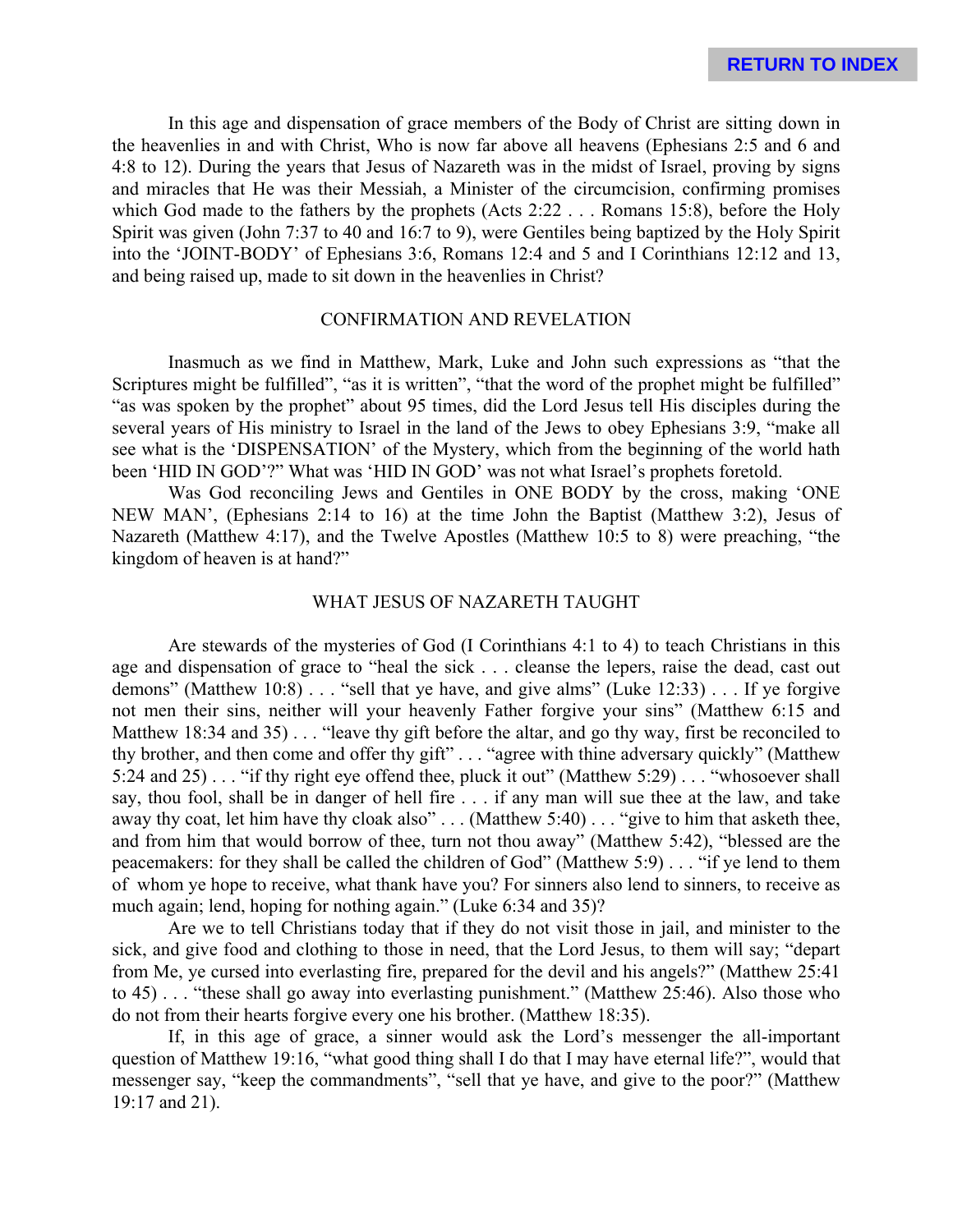Why did the twelve apostles, when they had the opportunity to preach to a Gentile, say to Christ, "send her away?" (Matthew 15:23).

# HOW ABOUT COLOSSIANS 2:16 AND ROMANS 6:14?

After considering what we have quoted, would the Lord Jesus have instructed His messengers to say, while He was ministering to Israel in the land of the Jews (Acts 2:22 and 10:39), what He directed Paul to write in Colossians 2:16 and Romans 6:14, "let no man therefore judge you in meat, or in drink, or in respect of an holyday, or the new moon, or of the sabbath" . . . "sin shall not have dominion over you: for ye are not under the law, but under grace?"

During the years that Jesus of Nazareth was presenting some of the principles and teachings of the New Testament or New Covenant, was He not under the law? (Galatians 4:4 . . . Matthew 23:1 to 3).

Jesus of Nazareth was circumcised when He was eight days old, and a little later His public presentation and dedication with pigeons or doves, according to the law of Moses. (Luke 2:21 to 24 . . . 2:39). Then it was the custom of Jesus to attend the Jewish services in the Jewish synagogue on the Jewish sabbath. (Luke 4:16). In what other religious ceremonies should the people of God follow Jesus of Nazareth in addition to following Him in water baptism, if they are to thus follow Him?

No faithful steward of the mysteries of God (I Corinthians 4:1 to 4) believes that the Lord's evangelist in this age and dispensation of grace should follow the order of Acts 8:5 to 15, the laying-on of hands for Holy Spirit baptism several days after receiving water baptism. Then as we read Acts 19:1 to 12 and Acts 20:10 to 12 and learn that after the last record of any waterbaptizing in the Bible all manner of sickness was healed by blessed handkerchiefs and aprons, and the dead were raised to life, and the water-baptized converts received the Holy Spirit by the laying-on of hands and then spake in tongues, we should ask what group of present-day Christians contend for all of the program and order mentioned in Acts 19:1 to 12 and 20:10 to 12? The so-called 'FULL GOSPEL' messenger should teach dogmatically that the Lord's 'preaching' and 'teaching' servant today has as much Scriptural authority for laying hands a man and raising him from death as he does to lay hands on a man and bury him in water, either to witness that by the grace and power of God he has been raised from the dead spiritually, or to make him alive from the dead (Ephesians 2:5) by water regeneration. (Mark 16:16 . . . Acts 2:38).

# THE FALL OF ISRAEL BROUGHT A GREAT CHANGE IN GOD'S DEALINGS WITH THE HUMAN RACE.

To understand the 'MYSTERY' of Ephesians 3:4 and 3:9, in connection with 'THE DISPENSATION OF THE GRACE OF GOD FOR GENTILES', we must first understand the 'MYSTERY' of Romans 11:25, and know why after stating the truth of Romans 11:27 to 32, the apostle concluded with "O the depth of the riches both of the wisdom and knowledge of God! How unsearchable are His judgments, and His ways past finding out (past-tracing-out). For who hath known the mind of the Lord? Or who hath been His counselor?" (Romans 11:33 and 34).

## UNTO PAUL THE LORD COMMITTED A DISPENSATION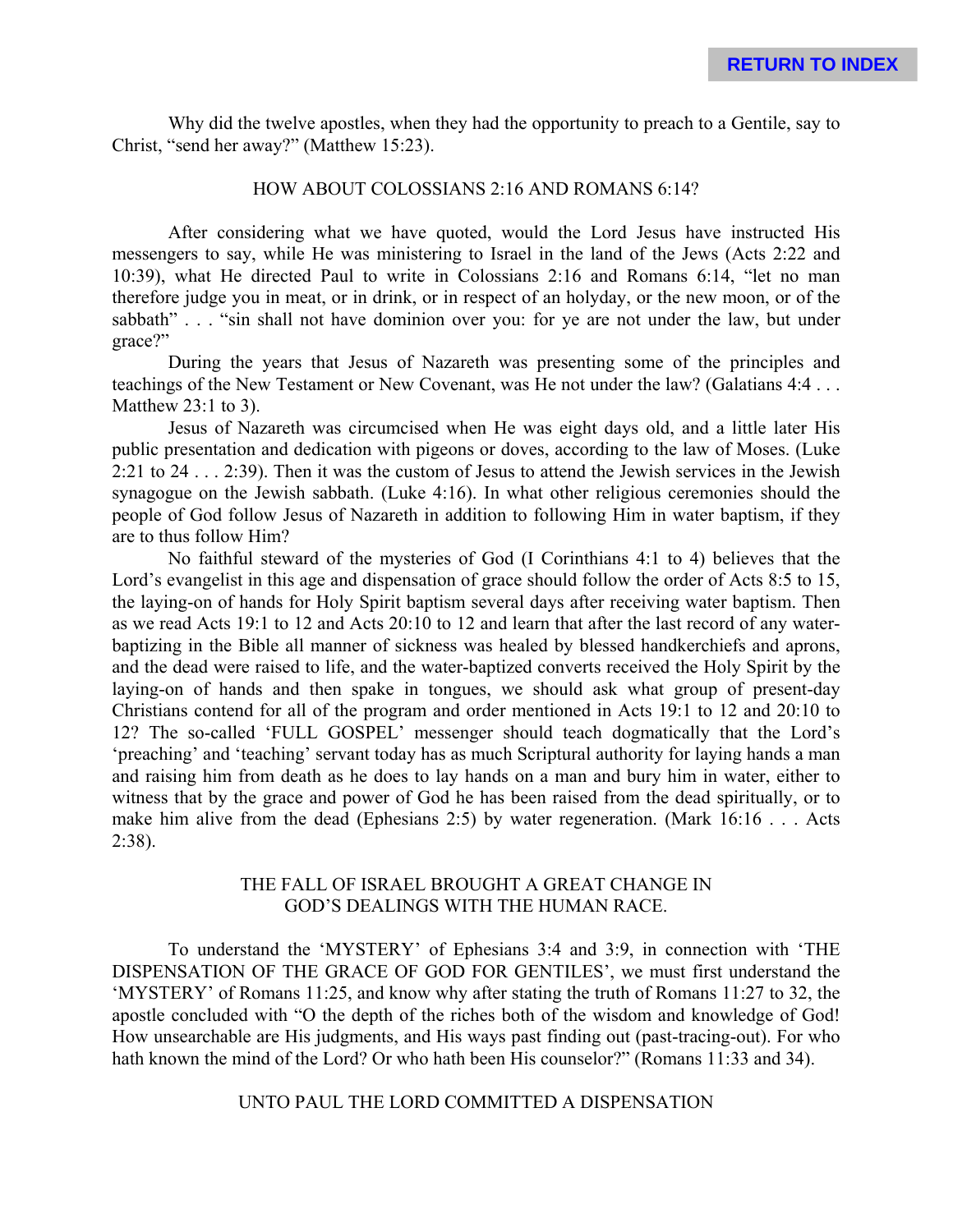Paul testified in I Corinthians 9:16 and 17 that a 'DISPENSATION ("of the gospel" should be omitted) was committed unto me. In I Corinthians 2:6 and 7 Paul mentioned the 'wisdom of God in a MYSTERY', 'HIDDEN', which God ordained before the world to our glory." (Ordained to the glory of the members of the Body of Christ). Note in Ephesians 3:10, why God Wants every member of the Body of Christ to know what is the 'DISPENSATION OF THE MYSTERY', which from the beginning of the world was 'HID IN GOD'; "To the intent that now unto the principalities and powers in the heavenlies might be known by the Church the manifold wisdom of God."

Ephesians 3:9 and 10 compared with I Corinthians 2:6 and 7 proves that 'the dispensation of the grace of God for Gentiles' began historically before the close of the Book of Acts period. But the confused steward of the mysteries of God, who erroneously teaches that this present 'DISPENSATION OF THE GRACE OF GOD FOR GENTILES' began with Peter and Pentecost, will remain confused, and will confuse others. To be delivered from this faulty 'DISPENSATIONALISM' the Lord's servant should pray for the Spirit of wisdom and revelation, as instructed in Ephesians 1:15 to 23, and have the eyes of his understanding enlightened.

# A NEW DEAL FOR THE HUMAN RACE

We heard much of the Roosevelt 'ADMINISTRATION' and the 'NEW DEAL'. The word 'DISPENSATION', in the Greek is 'OIKONOMIA', literally 'HOUSE LAW'. It is translated in Luke 16:2, 'STEWARDSHIP'. From the Greek we have the word 'ECONOMY'. In II Timothy 1:12 and 2:2, the apostle Paul called that which was committed unto him for Gentiles by the risen Lord 'MY DEPOSIT.' 'OIKO-NOMIA' means the rules or laws by which a HOUSE or a BUSINESS is governed.

The Lord in heaven committed unto the apostle Paul, the apostle of the new dispensation, a New Deal for the human race, when and because of the blindness and 'FALL' of His religious, 'kingdom' nation Israel. Read carefully Romans 11:25 and 11:27 to 33, and then read Ephesians 3:1 to 4: "For this cause I Paul, the prisoner of Jesus Christ for you Gentiles, if ye have heard of the 'DISPENSATION' ('STEWARDSHIP' . . . 'ADMINISTRATION') of the grace of God, which is given 'ME' to you-ward. How that by revelation He (CHRIST) made known unto 'ME' the 'MYSTERY'. . . Ye may understand 'MY' knowledge in the 'MYSTERY' of Christ."

When the risen, glorified Christ committed unto Paul a 'DISPENSATION' (I Corinthians 9:16 and 17 and Colossians 1:24 to 26), He committed unto Paul, not a period of time, but something extra-special in the way of 'GRACE' for Gentiles, when and because of the 'FALL' of God's religious, (kingdom) nation. A 'DISPENSATION' or 'STEWARDSHIP' is not a period of time.

Unto Moses, the Mediator of the Old Covenant, God committed the 'DISPENSATION' of the LAW; the 'Administration' of the law. We are told in Galatians 3:19 and Romans 5:20, that that 'Administration' was added, that it entered, that it was imposed 'UNTIL'. (Hebrews 9:10). 'ADDED TILL CHRIST CAME' (Galatians 3:19). Then we are told that it was blotted out (Colossians 2:14), that it was 'done away' (II Corinthians 3:11 to 14 . . . Hebrews 8:9 to 13). God governs His people during a specified 'ECONOMY' for a certain number of years. 'ECONOMY' 'OIKO-NOMIA' ('HOUSE-LAW'). Paul called the 'DISPENSATION' which was committed unto him, 'MY DEPOSIT', in II Timothy 1:12.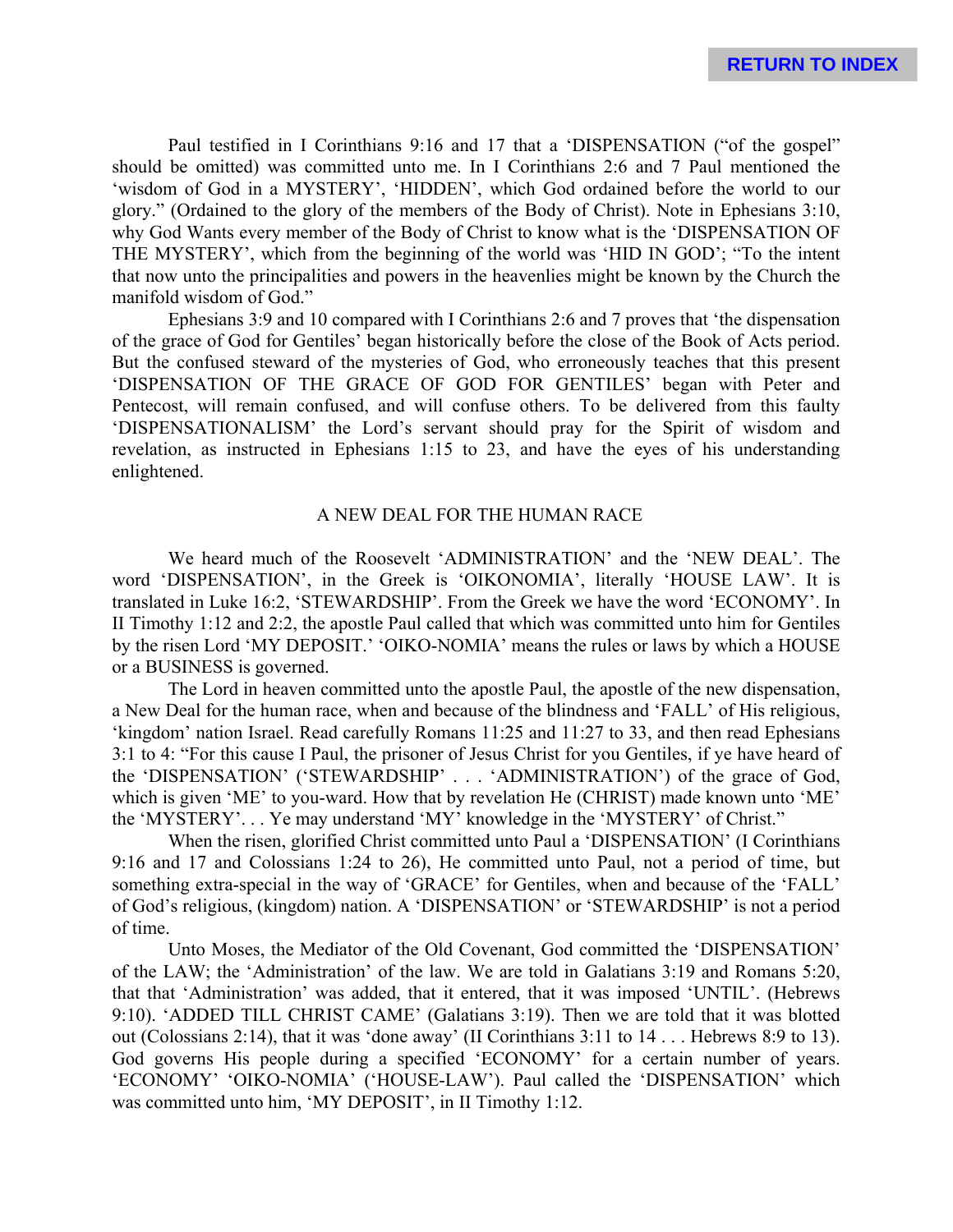As we must first understand 'THIS MYSTERY' of Romans 11:25, before we can obey Ephesians 3:9, it behooves every member of the Body of Christ, to know the truth of Acts 13:45 and 46, and when the 'FALL' of Israel took place. This was not when Christ spoke Matthew 23:38.

## GRACE IN FORMER DISPENSATIONS AND THE DISPENSATION OF GRACE

It is most interesting to know that the word 'GRACE' is found 129 times in the 27 Books from Matthew to Revelation, although the word is not found in Matthew and Mark. Of the 129 times, the word is found in Paul's 'ACTS' ministry and in his Epistles 106 times.

The Greek word translated 'GRACE' is translated 'FAVOUR' several times in Luke and Acts. Most interesting is it to know that the verb form of the noun 'GRACE' is used twice, once in Luke 1:28 and again in Ephesians 1:6, first translated 'highly favoured', the second time incorrectly translated 'ACCEPTED'.

In Luke 1:28 Gabriel said to Mary, "Hail, 'GRACED'. The Lord is with thee." Now note the same Greek verb in Ephesians 1:6 and 7:" to the praise of the glory of His 'GRACE', wherein He hath 'GRACED' us in the Beloved, in Whom we have redemption through his blood, the forgiveness of sins, according to the riches of His 'GRACE'."

Little wonder that we read in John 1:16, "Of His (CHRIST'S) fulness have all we received, and 'GRACE' upon 'GRACE'." With this statement we think of Romans 5:20 and 21 and Romans 3:24: "The LAW entered that the offence (the sin that entered by Adam) might abound, but where sin abounded, 'GRACE' did 'much more' (over) abound." "That as sin hath reigned unto death, even so might 'GRACE' reign through righteousness unto eternal life by Jesus Christ our Lord." "Being justified 'freely' ('without a cause') by God's 'GRACE' through the redemption that is in Christ Jesus."

# THE ADMINISTRATION OF, OR BY, LAW . . . THE ADMINISTRATION OF GRACE

As we read of the 'DISPENSATION' ('OIKONOMIA') of the GRACE OF GOD in Ephesians 3:1 to 11, and the 'UNSEARCHABLE' riches of Christ, we know that there is something very, extra, special for Gentiles in this 'OIKONOMIA' which is translated, in Luke 16:2, 'STEWARDSHIP'. Perhaps it would have been better if the Greek 'OIKONOMIA', in I Corinthians 9:16 and 17, Colossians 1:24 to 26, Ephesians 3:9 and 3:2, had been translated 'ADMINISTRATION', or 'STEWARDSHIP'

As we read in John 1:17, "The 'LAW' was given by Moses: 'GRACE' and truth came by Jesus Christ", and Galatians 3:6 to 19, that the 'LAW' was added 430 years after God preached the 'GOSPEL' ('JUSTIFICATION' or 'RIGHTEOUSNESS' by faith) to uncircumcised 'ABRAM' (Genesis 15:6 to 8 ... Exodus 12:40 and 41), we certainly should have no difficulty in fixing the time of the beginning of the 'ADMINISTRATION' by the 'LAW', or of the 'LAW'; the beginning of the 'DISPENSATION OF LAW'. And hence no faithful 'STEWARD' ('OIKONOMOS') of the mysteries of God (I Corinthians 4:1 to 4), places Abraham, Isaac, Jacob (Israel) and Jacob's twelve sons under the 'STEWARDSHIP' of 'LAW'. Such Bible teachers should not claim to be 'STEWARDS' of the mysteries of God.

The 'ADMINISTRATION' of the 'LAW' began when Moses was 80 years old. (Exodus 7:7 . . . Jeremiah 31:32 . . . Exodus 20:2 to 17). At the time the 'DISPENSATION' of the law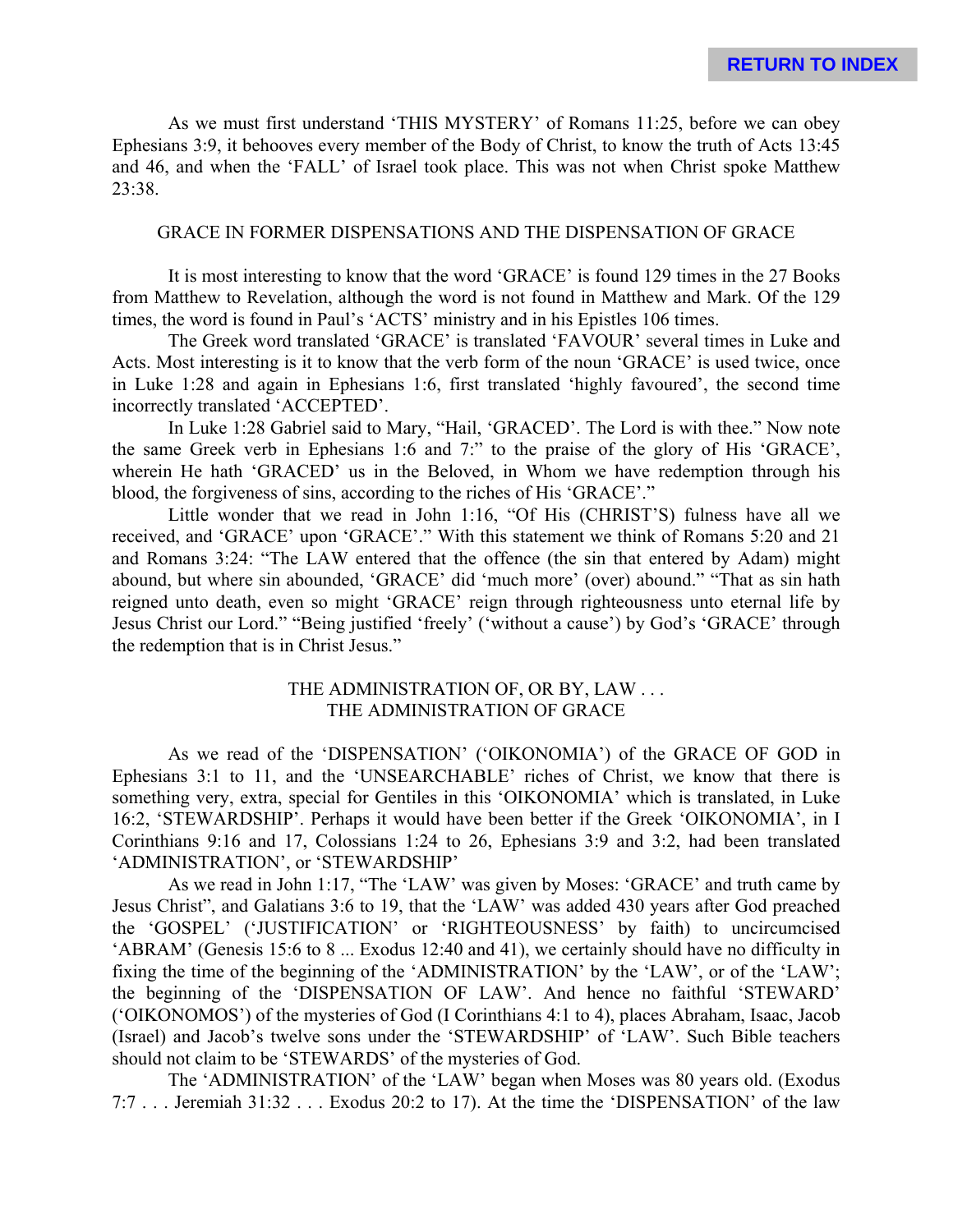began, Abraham had been dead more than 300 years. According to Genesis 25:7 and 8, Abraham, at the age of 175, died more than 300 years before God first mentioned the 'SABBATH' to Moses (Exodus 16:4 and 5 and 16:23) and then called Moses to Mount Sinai to be the mediator of an entirely 'new' covenant, the 'LAW' covenant. According to Hebrews 8:9 to 13, the 'LAW' covenant became the 'OLD' covenant, or the 'OLD' testament, after the death of the Mediator of the New Covenant, the Lord Jesus Christ.

Even a babe in Christ should know the difference between the 'ADMINISTRATION' or 'DISPENSATION' of the 'LAW' which the Lord committed to Moses for His people and the 'ADMINISTRATION' or 'DISPENSATION' of 'GRACE' which the risen, glorified Christ in heaven committed unto Paul for members of the BODY OF CHRIST. He should know "that which is done away", and "that which remaineth". (II Corinthians 3:11 to 16). Moreover that 'babe' should know that that 'GRACE' 'DISPENSATION' was not committed unto any of the twelve apostles, either before Christ died on the cross, or before the risen Christ, according to Paul's "Acts 22:17 to 21" testimony, sent Paul to the 'far-off' Gentiles with the Gospel of the Uncircumcision'. (Galatians 2:7 to 9).

The Lord's minister who has the 'OLD TESTAMENT' ('LAW COVENANT') begin with Adam 2500 years before Moses received the ten commandments, or at the time God made His covenant with Abraham, Isaac and Jacob, or who has the 'DISPENSATION OF THE GRACE OF GOD FOR GENTILES' (Ephesians 3:1 to 4) begin before Christ gave His orders to Paul for Gentiles as recorded in Acts 22:17 to 21, is anything but a faithful steward of the mysteries of God. He is rather a workman who needs to be ashamed, because he does not rightly divide the Word of Truth. (II Timothy 2:15).

The Lord's messenger, who teaches that Paul, rather than Matthias, took the place of Judas, one of the 'Twelve', or who does not see that there is almost as much difference between the gospel of the 'kingdom' which Peter and the Eleven preached in Acts 2:38, before the 'FALL' of Israel (Romans 11:11), and the 'gospel of the grace of God' (Acts 20:24 . . . Ephesians 2:8 to 10 . . . Titus 3:5 to 8), which the risen Christ revealed to Paul (Galatians 1:11 and 12), after the 'FALL' of Israel, as there is between 'LAW' and 'GRACE', should not claim to be a faithful steward of the mysteries of God.

# GALATIANS 3:19 AND ROMANS 11:25 TWO 'KEY' VERSES

Every Christian on this earth, who has the determined will to obey II Timothy 2:15 and Ephesians 3:9, as well as Ephesians 4:3 to 7, should read at least one hundred times the third chapter of Galatians and the eleventh chapter of Romans. Then like the noble Bereans of Acts 17:11, they should search the Scriptures and be taught by the one and only infallible Teacher, the Holy Spirit, the great changes marked by Galatians 3:19 and Romans 11:25. In Galatians 3:19 we learn that THE LAW WAS ADDED 'UNTIL'.

UNTIL WHAT? When was it added? To what was it added? The verses immediately preceding the statement in Galatians 3:19 answer these questions. At Sinai the 'LAW' was added to God's promise to Abram (Galatians 3:15 to 18). The 'LAW' covenant was added to the Abrahamic covenant. The 'LAW' was added 430 years after God preached the 'GOSPEL' to Abram even some years before he became 'circumcised Abraham'. (Galatians 3:6 to 8 and 3:17). The 'GOSPEL' which God preached to uncircumcised ABRAM 430 years before 'THE LAW WAS GIVEN BY MOSES', is recorded in Genesis 15:6 to 7, and clarified in the fourth chapter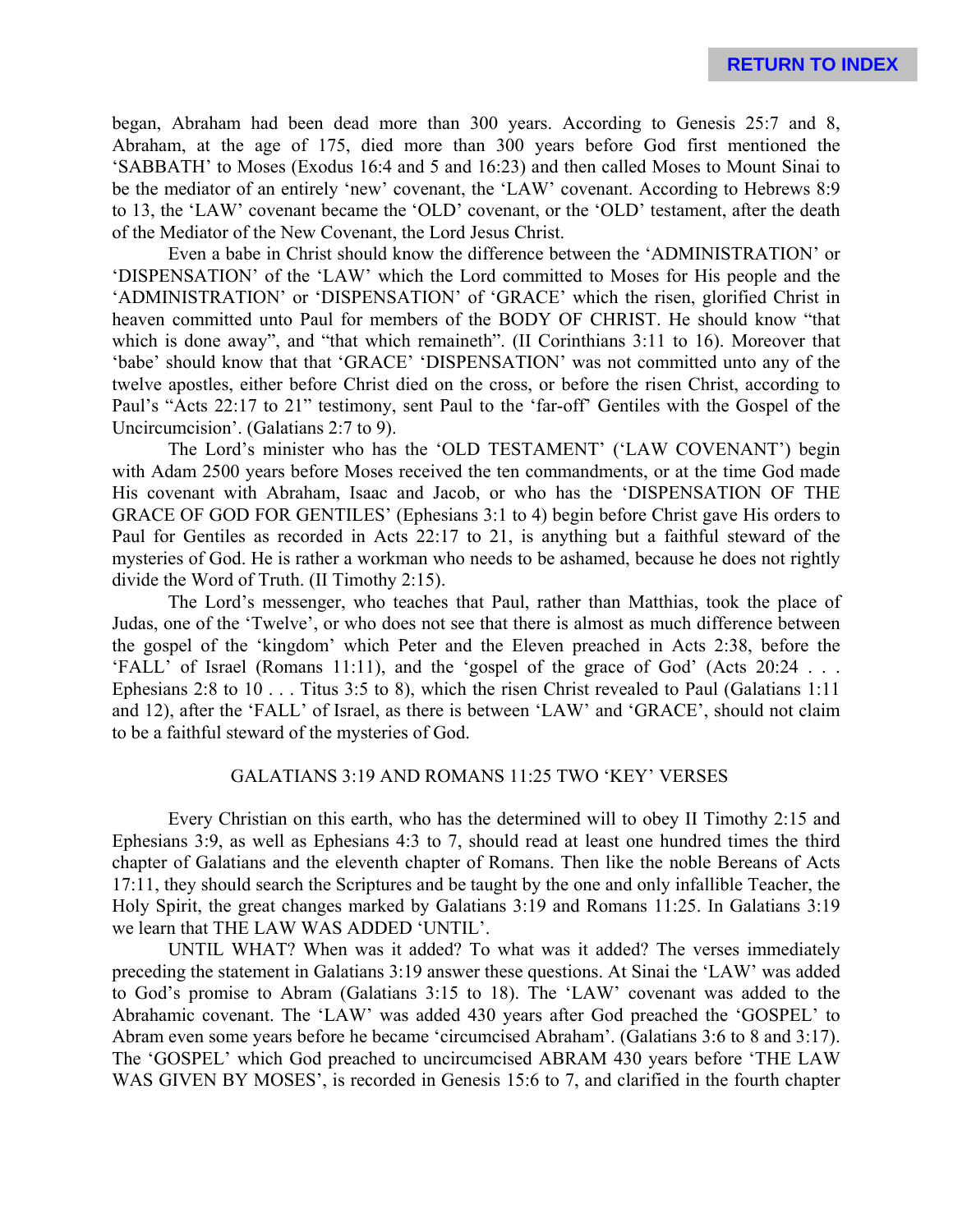of Romans; "Abraham believed God, and it was counted (reckoned . . . imputed) unto Abram for righteousness." (Genesis 15:6 to 8 . . . Galatians 3:6 . . . Romans 4:3 and 22).

Today in this present 'ADMINISTRATION' of grace the perfect righteousness of God is imputed to any and every sinner who meets God at Calvary and by faith receives Christ as Saviour and God's righteousness. (II Corinthians 5:21 . . . Romans 4:4 and 5 . . . 4:23 to 25 . . . Galatians 3:14).

If we compare Galatians 3:19 with Hebrews 8:13, and read Galatians 3:19, "THE OLD TESTAMENT WAS ADDED UNTIL ABRAHAM'S PROMISED SEED (CHRIST) CAME", we will get away from the most serious blunder that ninety-eight percent of Christians have made, in having the Old Testament begin with Adam 2500 years before Moses was on Sinai, or begin with Abram 430 years before Moses received the ten commandments with the rest of God's law and His very complicated religious program for Israel.

Now Romans 11:25:

# THE BLINDNESS OF ISRAEL TILL THE FULNESS OF THE GENTILES COME IN.

The Law was added until Christ, Abraham's SEED, came the first time to be Israel's Saviour. (Matthew 15:24 . . . Acts 13:23 . . . John 1:11 . . . Matthew 2:6) (Acts 5:31 and 32)

With the blindness and 'FALL' of Israel God revealed the message, program and 'DISPENSATION' of 'GRACE', special 'GRACE', for Gentiles. This present 'DISPENSATION', message, program and period of special 'GRACE' for Gentiles, during the years that God's 'KINGDOM' nation is set aside in spiritual blindness, will suddenly end by the appearing of the same SEED of Abraham, who more than 1900 years ago ended the 'LAW' 'administration'. (I Corinthians 15:51 to 54).

# WE ARE LIVING IN THE 'TIMES OF THE GENTILES'

If we carefully compare II Kings 17:18 to 24 and II Kings 23:26 and 27 and 25:1 to 6 and Daniel, the second chapter, with Christ's words in Luke 21:24 to 33, we will learn the truth concerning the beginning, the course and the culmination of 'THE TIMES OF THE GENTILES' (politically). (Luke 21:24). Then we should just as carefully compare Acts 13:45 and 46, 18:5 and 6 and I Thessalonians 2:14 to 16 with Romans 11:11 to 15 and 11:25, and learn that we are also living in 'THE TIMES OF THE GENTILES' spiritually.

Israel was more than humiliated and disgraced when the 'TIMES OF THE GENTILES' (politically) began about 600 B.C. God's dealings with Israel must be studied, as to whether before 'BABYLON', or after, before the 'FALL' of Israel announced by Paul, or after God's dealings with Israel, must be studied as to whether before or after the 'OLD TESTAMENT' was added at Sinai.

Israel is mentioned 2575 times in the Bible; 154 times before Israel passed from 'NOT UNDER THE LAW' to 'UNDER THE LAW'. Then note in Romans 9:30 to 10:4 that stumbling, self-righteous Israel did not consider passing from 'UNDER THE LAW' to 'NOT UNDER THE LAW' (Romans 6:14), 'GOOD NEWS'.

The foolish, bewitched, religious Gentiles mentioned in Galatians 3 to 6 did not seem to rejoice in the wonderful truth of Romans 6:14.

Read prayerfully II Corinthians 3:9 to 16.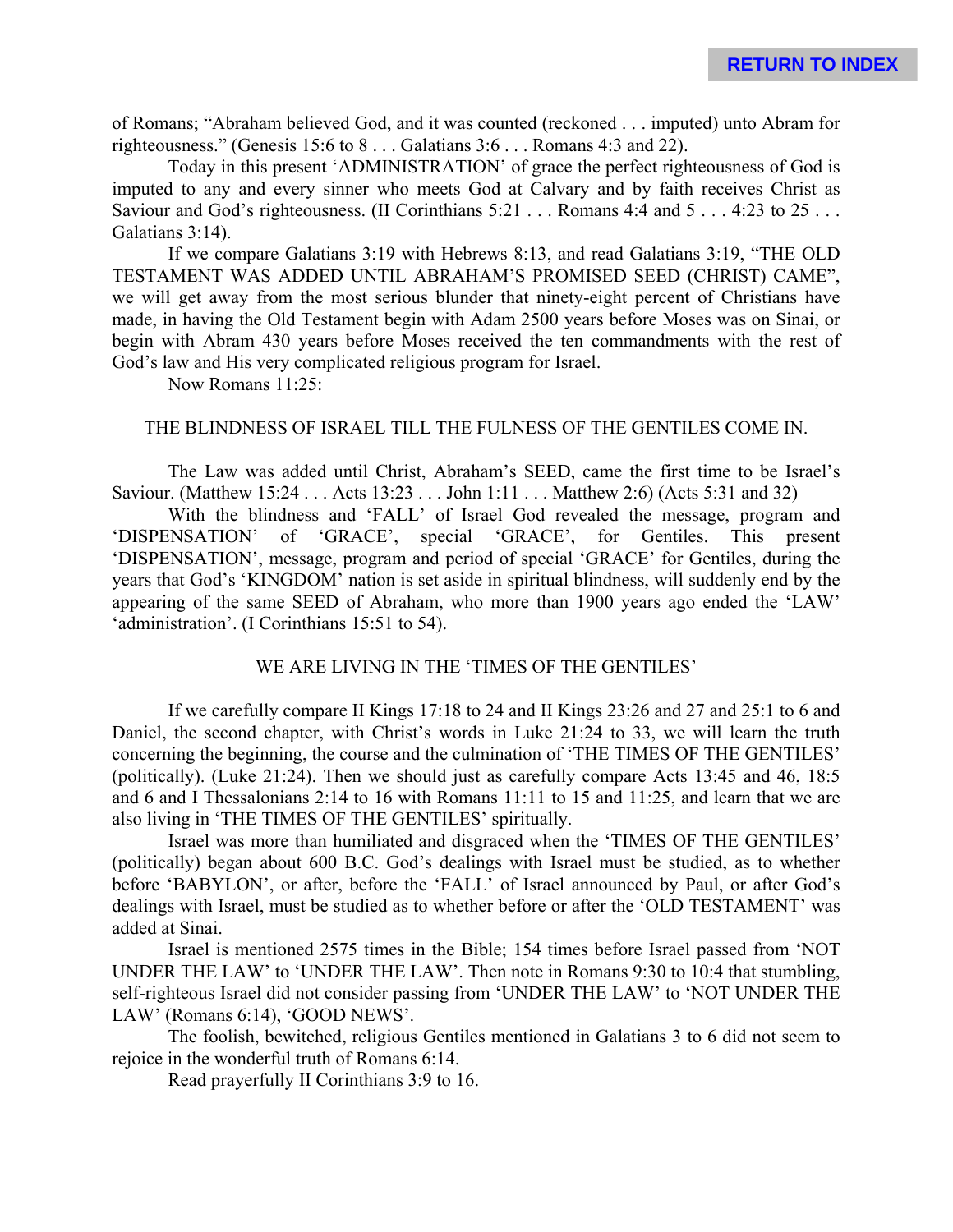#### GRACE FOR ISRAEL UNDER THE LAW

After Israel passed from 'NOT UNDER THE LAW' to 'UNDER THE LAW' at Sinai, when Moses was 80 years old (Exodus 7:7), God told Moses to say unto Israel, "it shall be our righteousness, if we observe to do all these commandments, and the statutes and the judgments, which I command thee this day, to do them. (Deuteronomy 6:25). Compare this with Romans 4:4 and 5 and Genesis 15:6 to 8.

These instructions were not given to Israel before they became God's 'OLD TESTAMENT' people at Sinai (Jeremiah 31:32). The status of Israel before God gave them the ten commandments together with several hundred ordinances, sacraments, offerings, sacrifices, and various and sundry religious ceremonies (Hebrews 9:10), which were a shadow of better things to come (Hebrews 10:1 to 3), was quite different than their status after God added the law to His covenant and oath given to Abraham, and confirmed to Isaac and Jacob.

Beginning with the twenty-first chapter of Exodus and continuing through the last verse of Deuteronomy we find listed the many, many meats and drinks, carnal ordinances and divers baptisms which were imposed on Israel (Hebrews 9:10) after the Lord wrote the ten commandments on the two tables of stone with His finger. (Exodus 31:18 and 20:2 to 17).

We read in Romans 4:15, "the law worketh wrath", and in Romans 3:19, by the law, "every mouth may be stopped, and all the world may become guilty before God." We read in Colossians 1:20 that Christ made 'peace' by the blood of His cross. We read about the altar and the peace-offering in Exodus 20:24 to 26. And we read about the bloodsprinkled 'Mercy Seat' in Exodus 25:21 and 22 and in Leviticus 16:14 and 15. We read in Hebrews 7:19 that the law made nothing perfect. The law made nothing imperfect. Because the imperfect Israelites could not perfectly keep God's perfect law, God provided for them 'grace', 'mercy' and 'peace' while they were under the law.

# A BIBLE ANSWER TO THE ULTRA-DISPENSATIONAL HERESY By evangelist John R. Rice

#### NUMBER ONE

A YOUNG PASTOR WRITES SAYING: "SOMETIME WHEN YOU HAVE TIME TO WRITE TO WOULD YOU PLEASE STATE THE PLAINEST SCRIPTURE AND ANY OTHER REASON YOU KNOW AGAINST O'HAIR'S AND STAM'S HYPER-DISPENSATIONAL TEACHING?"

#### NUMBER TWO

THE HYPER-DISPENSATIONALISTS, OR ULTRA-DISPENSATIONALISTS SAY THAT A NEW DISPENSATION BEGAN AT ACTS 28:28. BEFORE THAT TIME, THEY SAY, THE SCRIPTURES WERE GIVEN TO THE JEWS, AND THE CHURCH AS THE BODY OF CHRIST WAS NOT REVEALED. THEY SAY THAT THE TEACHING OF THE GOSPELS, PARTICULARLY THE SERMON ON THE MOUNT, WAS FOR JEWS AND NOT FOR GENTILES. THEY SAY THAT THE GOSPEL OF GRACE TAUGHT BY PAUL IN HIS EPISTLES, WRITTEN AFTER HIS ROMAN IMPRISONMENT, IS DIFFERENT FROM THE GOSPEL PREACHED BY THE APOSTLES IN THE BOOK OF ACTS AND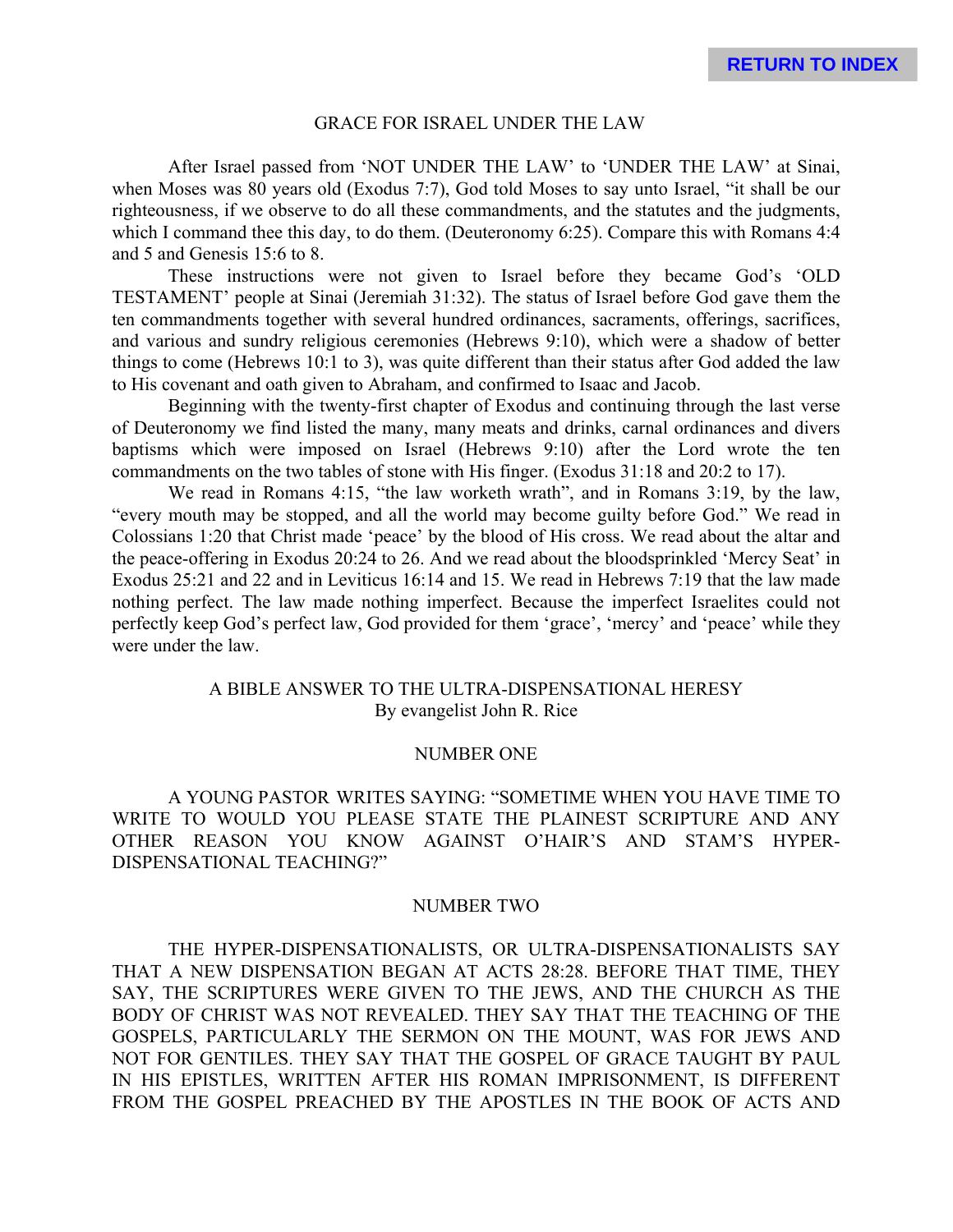THE GOSPEL PREACHED BY JOHN THE BAPTIST AND JESUS. THEY MAKE A DISTINCTION BETWEEN THE "KINGDOM GOSPEL," SO CALLED, AND "PAUL'S GOSPEL"

## NUMBER THREE

ULTRA-DISPENSATIONALISM, WHICH TEACHES THAT A LARGE PART OF THE NEW TESTAMENT IS FOR JEWS ONLY AND IS NOT APPLICABLE: TO GENTILE CHRISTIANS IN THE PRESENT DAY, IS A MODERNISM OR HERESY DEVELOPED SOMEWHAT BY BULLINGER IN ENGLAND, BY O'HAIR IN CHICAGO AND OTHERS. GENERALLY IT IS PROMOTED BY MEN WITHOUT ADEQUATE THEOLOGICAL TRAINING

## NUMBER FOUR

I WROTE THE YOUNG PASTOR THE FOLLOWING ANSWER, GIVING SCRIPTURES THAT DISPROVE THE TEACHINGS OF THIS MODERN HERESY.

## NUMBER FIVE

THE GREAT COMMISSION ITSELF CLEARLY CONTRADICTS THE HYPER-DISPENSATIONALISM TEACHINGS OF MR. O'HAIR.

#### NUMBER SIX

THIS SAME GREAT COMMISSION IS GIVEN IN MARK 16:15 AND 16, AN LUKE 24:46 TO 49 AND IN ACTS 1:8. EXACTLY THE SAME GOSPEL WAS TO BE PREACHED TO ALL NATIONS, AND EXACTLY THE SAME GOSPEL WAS TO BE PREACHED FROM THE TIME OF CHRIST'S ASCENSION TO THE END OF THE WORLD. THERE-FORE BAPTISM AND ALL THE GREAT COMMISSION IS STILL COMMANDED OF CHRISTIANS.

#### NUMBER SEVEN

# II. PLAN OF SALVATION THE SAME IN ALL AGES

ACTS 10:43 CLEARLY SHOWS THERE HAS NEVER BEEN ANY DISPENSATIONAL CHANGE IN THE MATTER OF SALVATION IT SAYS, "TO HIM GIVE ALL THE PROPHETS WITNESS, THAT THROUGH IS NAME WHOSOEVER BELIEVETH IN HIM SHALL RECEIVE REMISSION OF SINS." EVERY OLD TESTAMENT (PROPHET TAUGHT EXACTLY WHAT JESUS TAUGHT, WHAT JOHN THE BAPTIST TAUGHT, WHAT PAUL TAUGHT, AND NOW WHAT PETER TAUGHT THAT THOSE WHO TRUSTED IN CHRIST SHOULD BE SAVED. THAT PLAN NEVER VARIED IN ANY DISPENSATION SO IT IS FOOLISH TO SAY THAT THE "KINGDOM GOSPEL" IS ONE GOSPEL AND THE "GOSPEL OF GRACE" IS ANOTHER GOSPEL.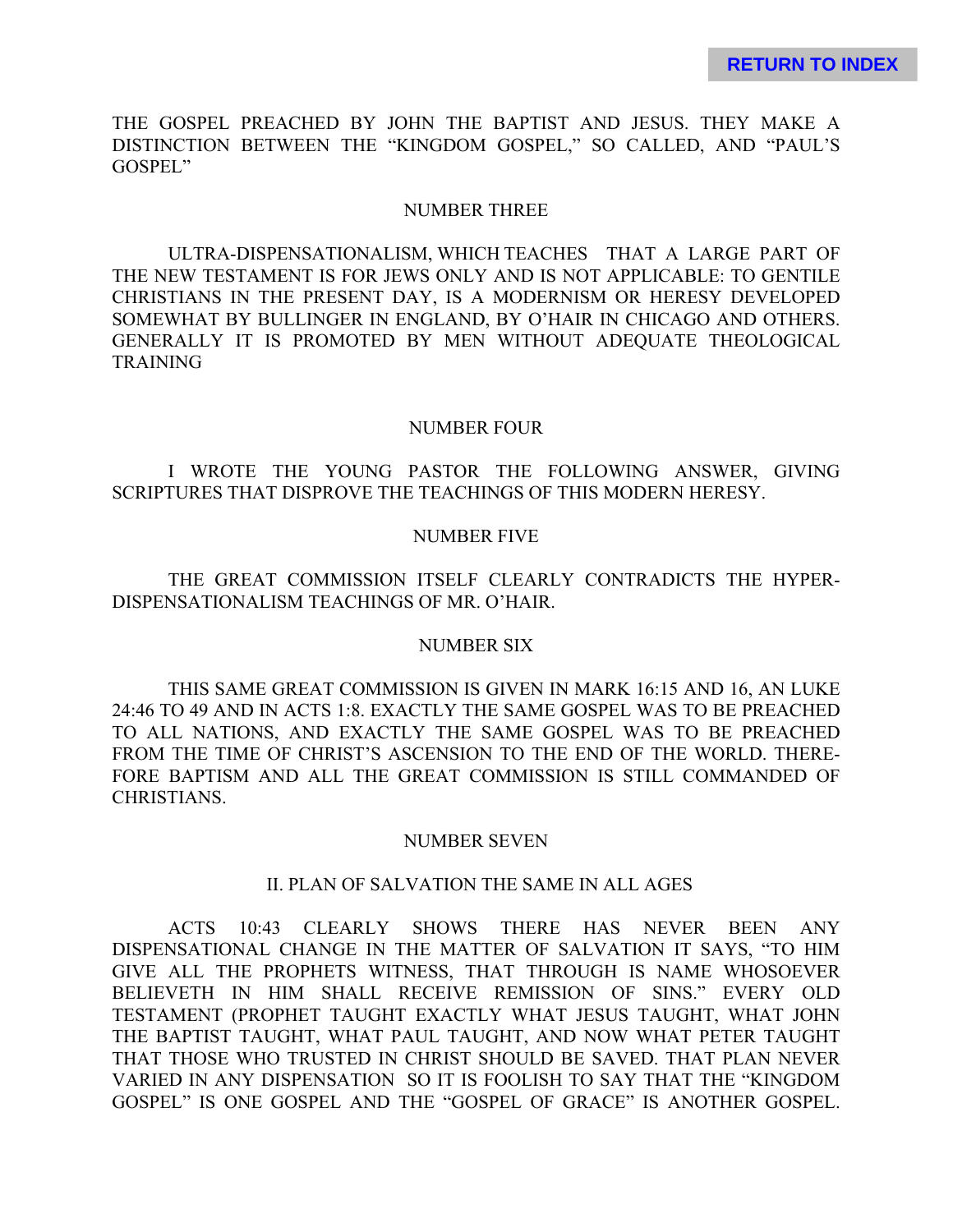THAT IS A DISTINCTION MANUFACTURED BY MEN IGNORANT OF THE BIBLE. THERE IS NO DISTINCTION THE BIBLE BETWEEN ONE GOSPEL AND ANOTHER GOSPEL, EXCEPT BETWEEN TRUE GOSPEL AND THE FALSE GOSPEL.

#### NUMBER EIGHT

III. JOHN THE BAPTIST TAUGHT THE SAME PLAN OF SALVATION JOHN 3:36 CLEARLY SHOWS THAT JOHN THE BAPTIST TAUGHT EXACTLY THE SAME PLAN OF SALVATION THAT JESUS TAUGHT AND THAT PAUL TAUGHT. JOHN THE BAPTIST SAID, "HE THAT BELIEVETH ON THE SON HATH EVERLASTING LIFE: AND HE THAT BELIEVETH NOT THE SON SHALL NOT SEE LIFE; BUT THE WRATH OF GOD ABIDETH ON HIM" (JOHN 3:36). YOU SEE AT ONCE THAT THIS IS EXACTLY THE SAME PLAN OF SALVATION THAT JESUS TAUGHT IN JOHN 3:16, THAT PETER PREACHED IN ACTS 10:43, AND THAT PAUL AND BARNABAS PREACHED IN ACTS 13:38 AND 39. SO TO SAY THAT THE PREACHING AND BAPTIZING OF JOHN THE BAPTIST WAS OF ANOTHER DISPENSATION AND IS NOT PART OF THE GOSPEL IS FOOLISH AND UNSCRIPTURAL.

#### NUMBER NINE

IV. THE NEW TESTAMENT BEGAN WITH JOHN THE BAPTIST.

MARK 1:1 CLEARLY SHOWS THAT THE GOSPEL, IN THE NEW TESTAMENT, BEGAN TO BE PREACHED BY JOHN THE BAPTIST, AND THAT JOHN THE BAPTIST PROPERLY BELONGS IN THE NEW TESTAMENT AND NOT IN THE OLD, AND THAT HE PREACHED THE GOSPEL OF GRACE AND DID NOT PREACH THE LAW.

#### NUMBER TEN

SPEAKING OF JOHN THE BAPTIST, MARK 1:1 SAYS, "THE BEGINNING OF THE GOSPEL OF JESUS CHRIST, THE SON OF GOD." COMPARE THIS WITH JOHN 3:36, AND YOU WILL SEE THAT IT IS ONLY IGNORANCE WHICH WOULD HAVE JOHN THE BAPTIST BAPTIZING PEOPLE IN ORDER TO SAVE THEM. ANYBODY WHO INTERPRETS MATTHEW 3:11 AS TEACHING THAT BAPTISM WENT BEFORE REPENTANCE, OR THAT BAPTISM WAS ESSENTIAL TO SALVATION, SIMPLY MISUNDERSTANDS THE SCRIPTURE. OTHERS PERVERT ACTS 2:38 IN TRYING TO PROVE BAPTISM ESSENTIAL TO SALVATION, BUT IT NEVER WAS. NEITHER PETER NOR JOHN THE BAPTIST NOR ANY OTHER BIBLE PREACHER OF EITHER THE OLD OR NEW TESTAMENT EVER PREACHED THAT BAPTISM IS ESSENTIAL TO SALVATION

#### NUMBER ELEVEN

### V. NO NEW DISPENSATION IN ACTS 28:28

# THE ULTRA DISPENSATIONALISTS SAY THAT A NEW DISPENSATION WITH ACTS 28:28 WHEN PAUL SAID, "BE IT KNOWN THEREFORE UNTO YOU, THAT THE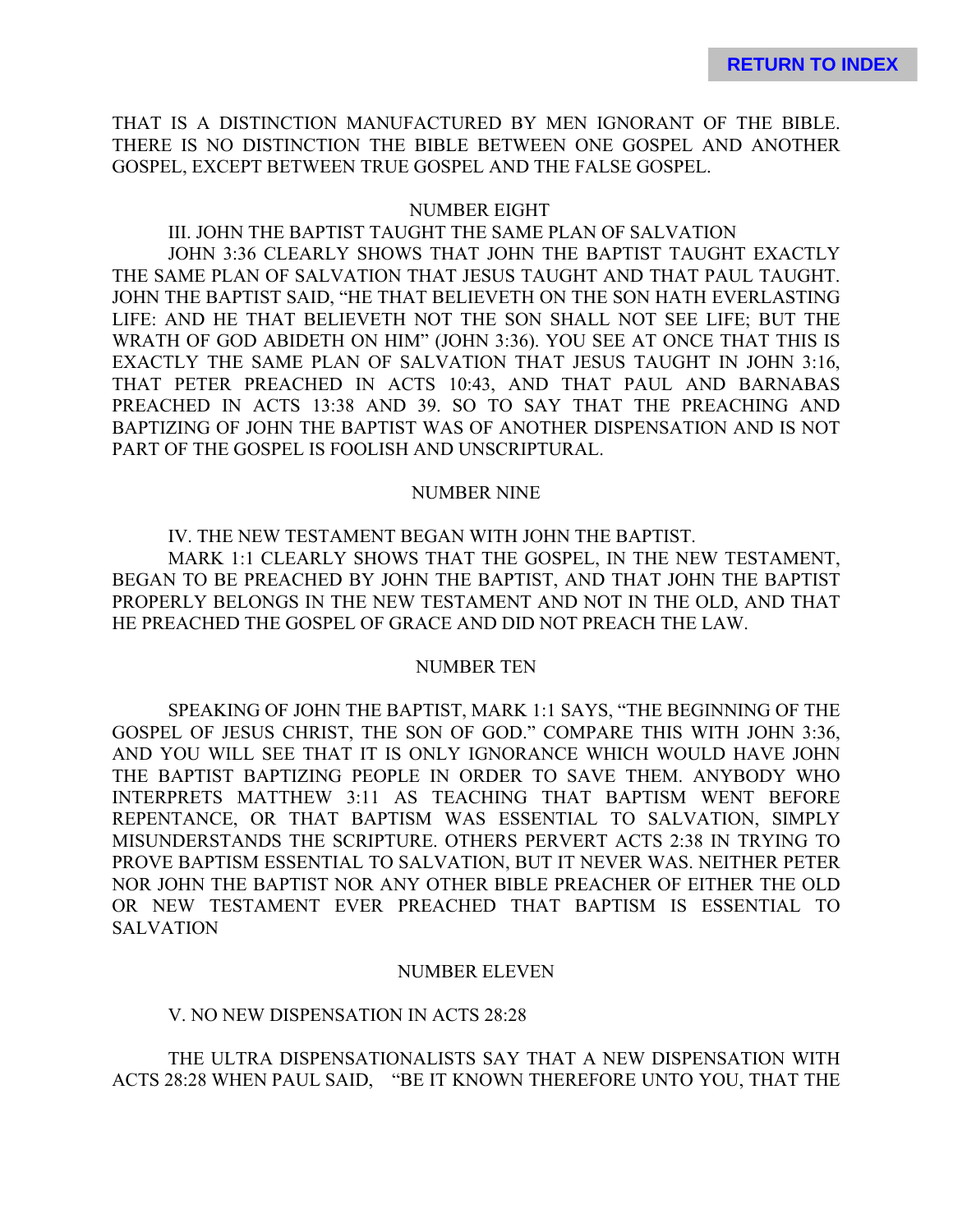SALVATION OF GOD IS SENT UNTO THE GENTILES, AND THAT THEY WILL HEAR IT." THAT IS FARTHEST FROM PAUL'S MIND.

#### NUMBER TWELVE

PAUL DID NOT START A NEW DISPENSATION IN EVERY TOWN HE CAME TO! AND IT IS SILLY TO START A NEW DISPENSATION IN ACTS 28:28 UNLESS YOU START A NEW DISPENSATION IN ACTS 13:46 AND IN ACTS 18:6. QUARRELSOME AND CRITICAL PREACHERS, WITHOUT ANY SOLID SEMINARY TRAINING, SIMPLY JUMPED TO CONCLUSIONS AND STARTED THIS HERESY ABOUT A NEW DISPENSATION AT ACTS 28:28.

### NUMBER THIRTEEN

VI. THE CHURCH NOT THE MYSTERY BUT THAT GENTILES WOULD BE IN THE SAME BODY AS JEWS

THE ULTRA-DISPENSATIONALISTS UTTERLY MISUNDERSTAND THE MYSTERY REVEALED TO PAUL, AS TAUGHT IN EPHESIANS 3:3 TO 6. THERE WE ARE TOLD, "HOW THAT BY REVELATION HE MADE KNOWN UNTO ME THE MYSTERY;"

#### NUMBER FOURTEEN

THE MYSTERY WAS NOT THAT THERE WOULD BE A CHURCH. NO, THE MYSTERY IS "THAT THE GENTILES SHOULD BE FELLOWHEIRS, AND OF THE SAME BODY, AND PARTAKERS OF HIS PROMISE IN CHRIST BY THE GOSPEL." THE MYSTERY WAS THAT GENTILES SHOULD BE SAVED AND IN SAME BODY WITH JEWS. JEWS FOUND IT HARD TO UNDERSTAND HOW GENTILES COULD BE SAVED. THAT WAS A MYSTERY TO THEM. BUT GOD CALLED PAUL TO BE A SPECIAL APOSTLE TO THE GENTILES, AND SO HE WENT EVERYWHERE EXPLAINING THIS MYSTERY, THAT GOD WANTED GENTILES SAVED, TOO, AND THAT THE GOSPEL WAS GOOD FOR THEM, AS WELL AS JEWS, AND THAT BOTH JEWS AND GENTILES, THE SAVED, WOULD BE IN ONE BODY.

#### NUMBER FIFTEEN

THE BODY WAS NOT NEW. THERE IS GOOD EVIDENCE IN HEBREWS 12:23 THAT EVERY SAVED PERSON FROM ADAM ON TO CHRIST'S SECOND COMING WILL BE IN THAT ''GENERAL ASSEMBLY AND CHURCH OF THE FIRSTBORN, WHICH ARE WRITTEN IN HEAVEN." IT WAS THE SAME BODY. THE MYSTERY WAS THAT GENTILES WOULD BE IN IT AS WELL AS JEWS. MISUNDERSTANDING THIS TRUTH, SO CLEARLY STATED IN THE SCRIPTURES THEMSELVES, THE ULTRA-DISPENSATIONALISTS HAVE DONE GREAT HARM.

#### NUMBER SIXTEEN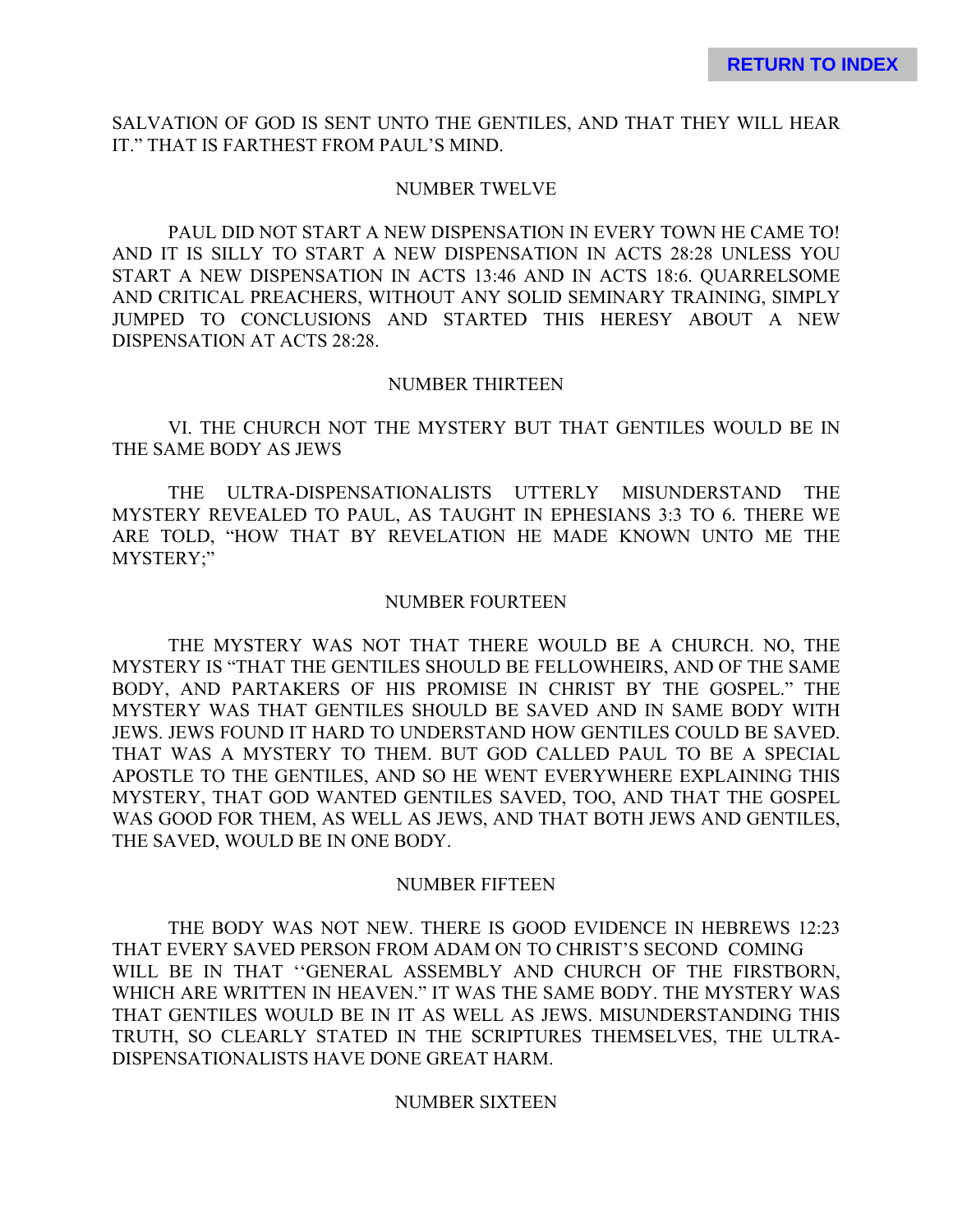THE "ONE BAPTISM" OF EPHESIANS 4:5 IS LITERAL IMMERSION IN WATER THE ULTRA-DISPENSATIONALIST HAVE GROSSLY MISUNDERSTOOD AND MISINTERPRETED EPHESIANS 4:5.

#### NUMBER SEVENTEEN

INSTEAD OF SAYING THAT GOD HAS CHANGED DISPENSATIONS AND FORMERLY THERETWO BAPTISMS AND NOW ONLY ONE, THIS VERSE REALLY SAYS THAT THERE NEVER HAVE BEEN BUT ONE, THAT ALL CHRISTIANS HAVE THE SAME BAPTISM. OF COURSE THE ONE LITERAL, PHYSICAL BAPTISM TAUGHT IN THE BIBLE IS BAPTISM BY WATER.

# NUMBER EIGHTEEN

THE ONLY LITERAL AND PHYSICAL BAPTISM IS BAPTISM IN WATER, OF COURSE. AND THAT WAS NEVER CHANGED.

# NUMBER NINETEEN

MY BOOK BIBLE BAPTISM, WHICH SHOWS BAPTISM HAS NEVER CHANGED IN THE NEW TESTAMENT TIMES, AND THAT AT THERE IS NO DISPENSATIONAL DIFFERENCE SINCE THE TIME OF CHRIST OR SINCE THE TEACHING OF JOHN THE BAPTIST.

### DR. RICE'S DISPENSATIONALISM . . . JOHN'S BAPTISM . . . THE BODY OF CHRIST

In Dr. Rice's article, his last statement is, "there is No difference since the time of Christ or since the teaching of John the Baptist." Again he has printed this statement, in submitting his evidence or proof that every saved person since Adam has been a member of the 'JOIN BODY' of Ephesians 3:6, which he calls the 'SAME' Body

He says: "There is good evidence in Hebrews 12:23 that every saved person from Adam on to Christ's second coming will be in that Church of the First Born. It was the 'SAME' Body. The 'MYSTERY' was that Gentiles would be in as well as the Jews. Misunderstanding this truth, so clearly stated in the Scriptures themselves, the 'ultra-dispensationalists' have done 'great harm."

Think, if you will, of the utter nonsense of these statements. If Abel and Seth and Noah and Shem and Abram were in the 'JOINTBODY', the 'SAME' BODY described in Romans 12:4 and 5 and I Corinthians 12:12 and 13, in Ephesians and Colossians, were they baptized by 'ONE SPIRIT' into 'ONE BODY'? (I Corinthians 12:13). They were not Jews. They were Gentiles; for there were no Jews until after Judah was born. If the Gentiles were being made members of the 'BODY OF CHRIST' for more than 2000 years before there were any Jews, then Gentiles were members of the 'SAME' Body first.

Dr. Rice thinks they were all in the 'SAME' 'BODY' mentioned in Ephesians 3:6, and also that John the Baptist was also in this 'SAME' 'BODY'. Dr. Rice thinks the 'ONE